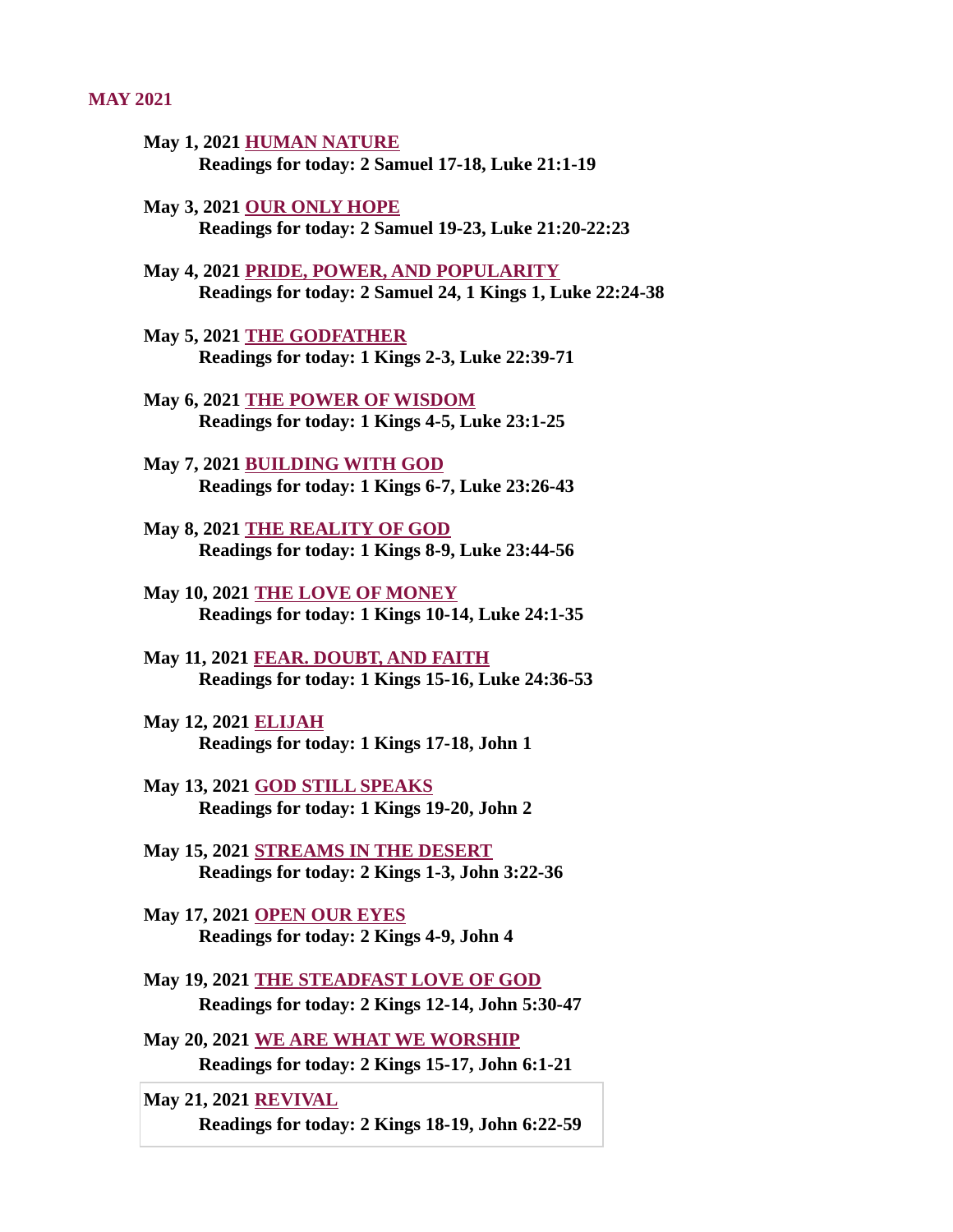May 22, 2021 LEADERSHIP [Readings for today: 2 Kings 20-22, John 6:60-71](#page-24-0)

# May 24, 2021 SPIRITUAL BLINDNESS

[Readings for today: 2 Kings 23-25, 1 Chronicles 1-2, John 7:1-52](#page-25-0)

May 25, 2021 CONNECTION [Readings for today: 1 Chronicles 3-5, John 7:53-8:11](#page-26-0)

May 27, 2021 GENEALOGY

[Readings for today: 1 Chronicles 8-10, John 8:39-59](#page-28-0)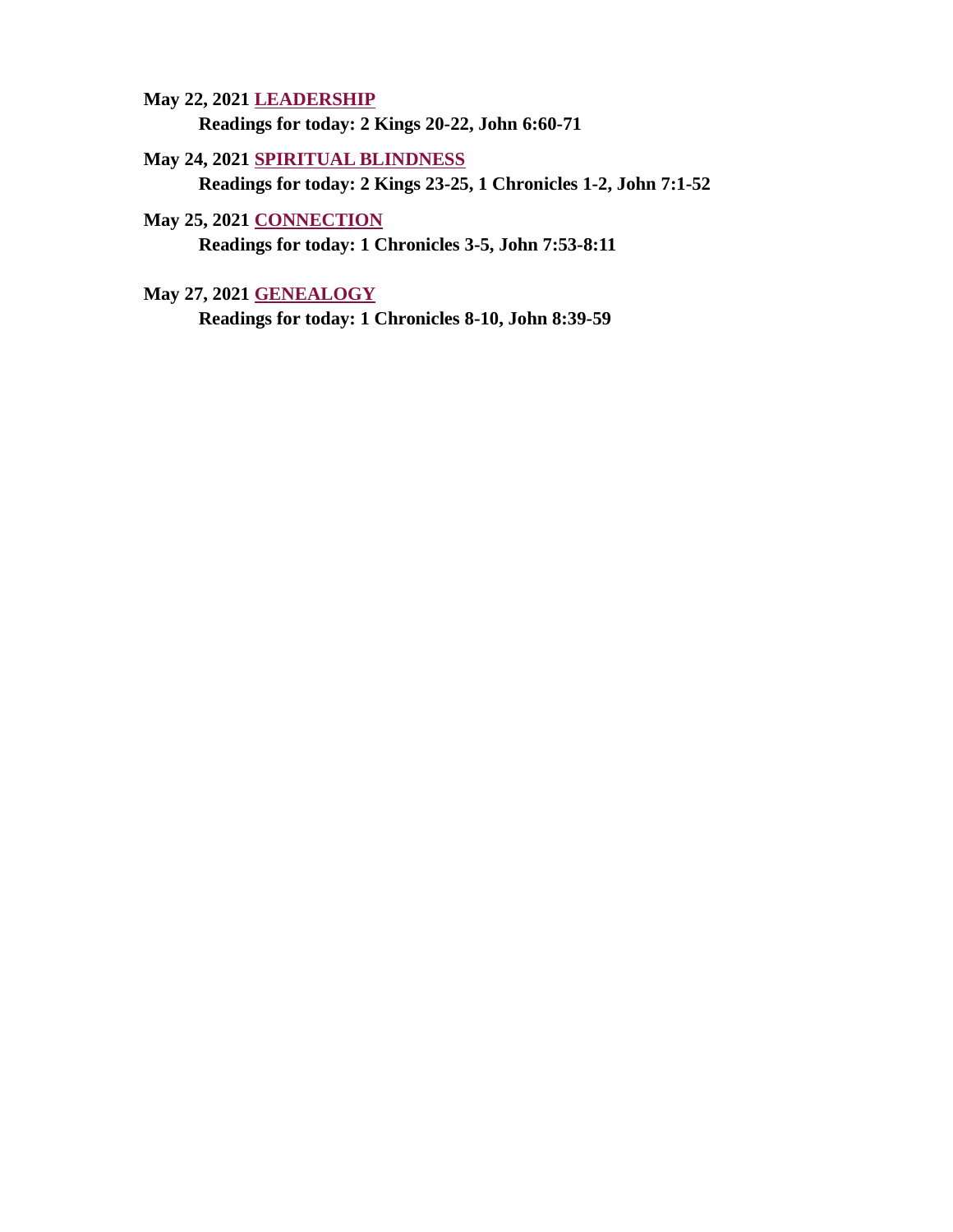# May 1, 2021 HUMAN NATURE

# <span id="page-2-0"></span>Readings for today[: 2 Samuel 17-18, Luke 21:1-19](https://www.biblegateway.com/passage/?search=2+Samuel+17-18%2C+Luke+21%3A1-19&version=ESV)

In my devotional reading recently, I came across these words, "Deep in every human life there is somehow that which defiles it." Written in 1943 in the midst of World War 2 by a prominent pastor in New York City. He saw firsthand the impact "crisis" made on people. He came of age during World War 1. He began his ministry in the Roaring Twenties. He served through the Great Depression until the end of World War 2. He was a national voice. He helped our nation process their pain. And the one thing he kept coming back to over and over again was how all these different crises revealed the "deformation" of humanity's soul. We just can't get out of our own way. We keep striving in our own strength. We keep turning to our own wisdom. But it was clear to Rev. Scherer that the world's resources were now played out. The highest ideals of secularism had descended into the horrors of the Holocaust. Science produced fearful and terrifying weapons of mass destruction. Set free from the shackles of religion, humanity pursued it's own end with tragic consequences. All that was left was what Nietzsche called, "the will to power." Millions died as a result. Millions experienced systematic abuse and oppression. Millions suffered the consequences of our collective anger and hate.

Tragically, humanity just seems to hit the "repeat" button every generation. The people of Israel abandon David. The once-great hero is now on the run for his life. All the power dynamics of this particular ancient near east society are thrown up in the air. Allegiances change overnight. Everyone casting their lot with the person they believe will eventually prevail. Ziba makes a play for his master's wealth. Shimei takes the opportunity to take out all his frustrations. Abishai reverts to type, thinking he can solve every problem with violence. Ahithophel is so ashamed when his advice isn't taken, he goes home and takes his own life. Joab seizes the opportunity to kill Absalom against specific orders from his king. David weeps over the death of his son. Israel will return to David but nothing will ever again be the same. Violence and suffering and warfare will mark the rest of David's reign. There is just something dark and deep in our nature that continues to defile us.

Now consider our own situation. A pandemic still rages all over the world. The recent photos of the funeral pyres in India serve as a sobering reminder of the danger so many remain in. Yes, vaccinations are largely available but only in those countries that can afford it. Only in those nations who have the logistical infrastructure to transport and store them safely. And even after COVID fades, the deep political and social divisions it exposed remain. We are more polarized than ever. Those on the other side of the aisle are no longer colleagues with whom we respectfully disagree but enemies we must crush. Those who take a different position socially are no longer friends with whom we can respectfully disagree but hate-filled bigots who must be cut out of our lives. We are all looking for someone to blame. Someone to attack. Someone to degrade. But the sad reality is there is no win here. No way out. We're engaged in a zero sum game. There is just something dark and deep in our nature that continues to defile us.

So where do we find hope? Only in Christ. Christ gives us the compassion to walk in another person's shoes. Christ gives us the grace to allow people to make mistakes. Christ gives us love for those with whom we disagree or those who we call our enemies. Christ gives us joy even in the midst of our trials. Christ gives us strength to persevere through our suffering. Christ gives us the humility to ask for help. Christ gives us peace in the midst of the storm. Friends, we have reached the horizon of our lives. We have reached the end of our resources. No amount of government intervention or social engineering can possibly save any of us from ourselves. Only Christ can deliver us. Only Christ can save us. Only Christ can set us free.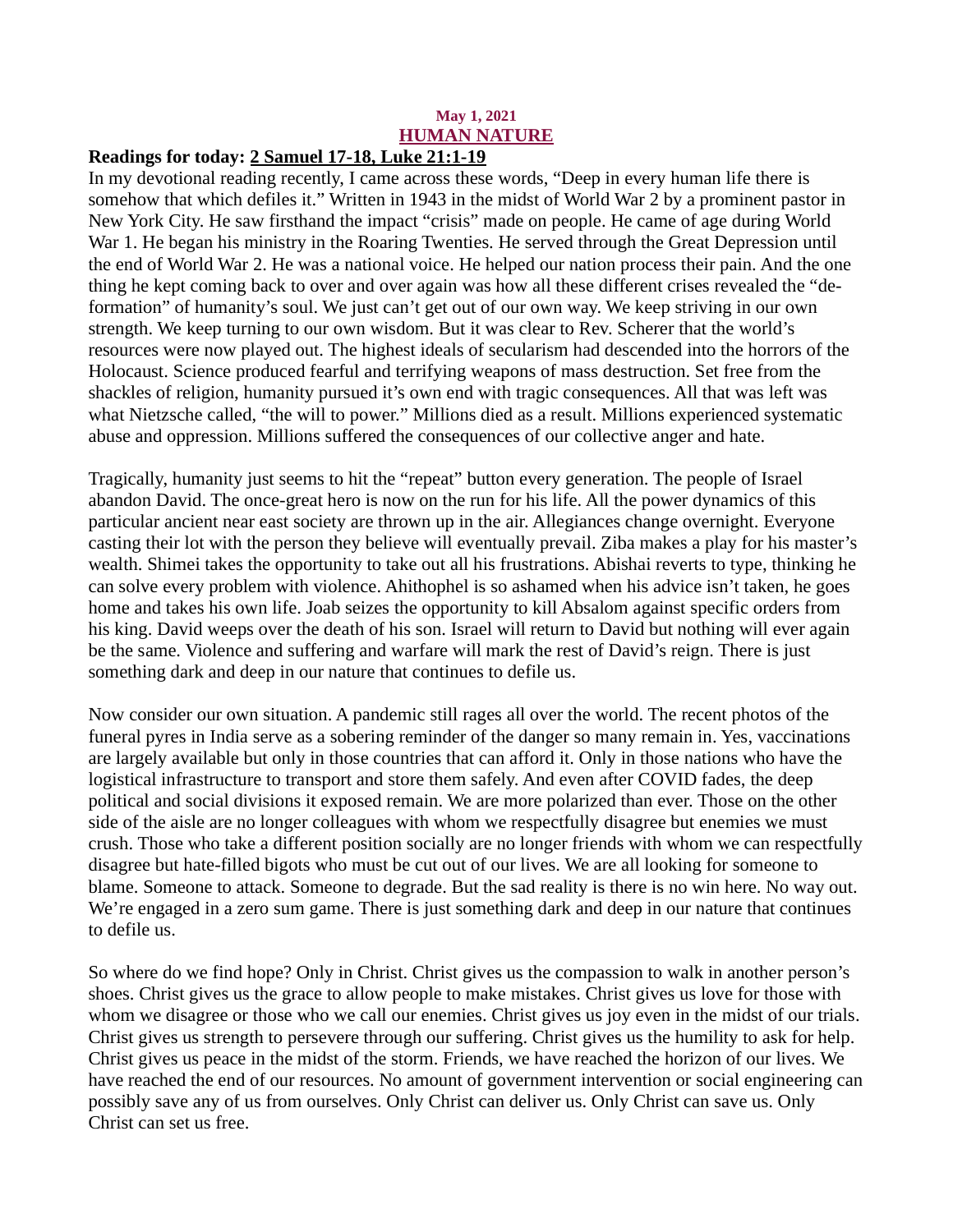#### <span id="page-3-0"></span>May 3, 2021 OUR ONLY HOPE Readings for today: [2 Samuel 19-23, Luke 21:20-22:23](https://www.biblegateway.com/passage/?search=2+Samuel+19-23%2C+Luke+21%3A20-22%3A23&version=ESV)

A few years ago, I attended a prayer luncheon where the keynote speaker shared his testimony. Brought up Communist, he became a rising star and leader in a student revolutionary movement in college. His influence became dangerous which led to him leaving his studies to hide out in the mountains of his country. There he continued to draw followers until he and his small group of friends had amassed an army of 150,000. They engaged in guerilla warfare for a number of years until they eventually invaded the capital city and overthrew their own government. He became Prime Minister. For five years he held his position until he was betrayed by his close friend and imprisoned on crimes of corruption. It's tough to know what's true and what was politically motivated but in the man's own words, "he was the chiefest of the chiefs of sinners." He was a man of violence. A man who lived with a gun in his hand. He was a man of power. A man who enjoyed exercising authority over others. He was a man of great appetites. Using his power and influence to gratify his own desires. His end came as swiftly as his rise to power.

Because of his great influence, he was put in solitary confinement for years. No bed. No toilet. No place even to wash his hands. He suffered tremendously. He was lonely. He was afraid. One night, he had a vision. Jesus appeared to him. Offered him release in exchange for belief. He didn't answer right away. Things got worse. In the depths of his pain and heartache, he cried out for Jesus' return. The next night, the vision came back and this time the man got on his knees. He gave his life to Christ and everything changed.

As I listened to this man's testimony, I was reminded of King David. David too was a man of violence. A man who was raised from a young age to a position of power and influence. A man who used that power and influence to gratify his own desires on more than one occasion. David too was a man of great contradictions. Capable of amazing love and generosity and grace in one moment and brutal, horrifying, seemingly capricious violence in the next. In many ways, he was just like any other ancient near east ruler and yet God still loves him. And he loves God. Even here at the end of his life, he is still finding new and fresh ways to praise God!

What are we to make of such a man? Wrong question. What are we to make of such a God? Much better question! What do we make of a God who would love a man like David? A man like the one I mentioned at the beginning of this devotional? A man like me? The reality is we are all people of great contradictions. All of us are capable of great good and great evil. Capable of great beauty and great ugliness. Capable of amazing acts of generosity as well selfish acts of greed. Perhaps this is why David kept writing his poetry? Perhaps he knew this truth deep down? Despite all his sin. Despite every mistake. Despite the people he had hurt along the way. David knew his only hope was in the Lord.

"The Lord is my rock and my fortress and my deliverer, my God, my rock, in whom I take refuge, my shield, and the horn of my salvation, my stronghold and my refuge, my savior; you save me from violence. I call upon the Lord, who is worthy to be praised, and I am saved from my enemies." (2 Samuel 22:2-4) Where is your confidence today, friends? Is it in the Lord? Is He your rock? Your fortress? Your deliverer? Have you taken refuge in Him?

Readings for tomorrow: 2 Samuel 24, 1 Kings 1, Luke 22:24-38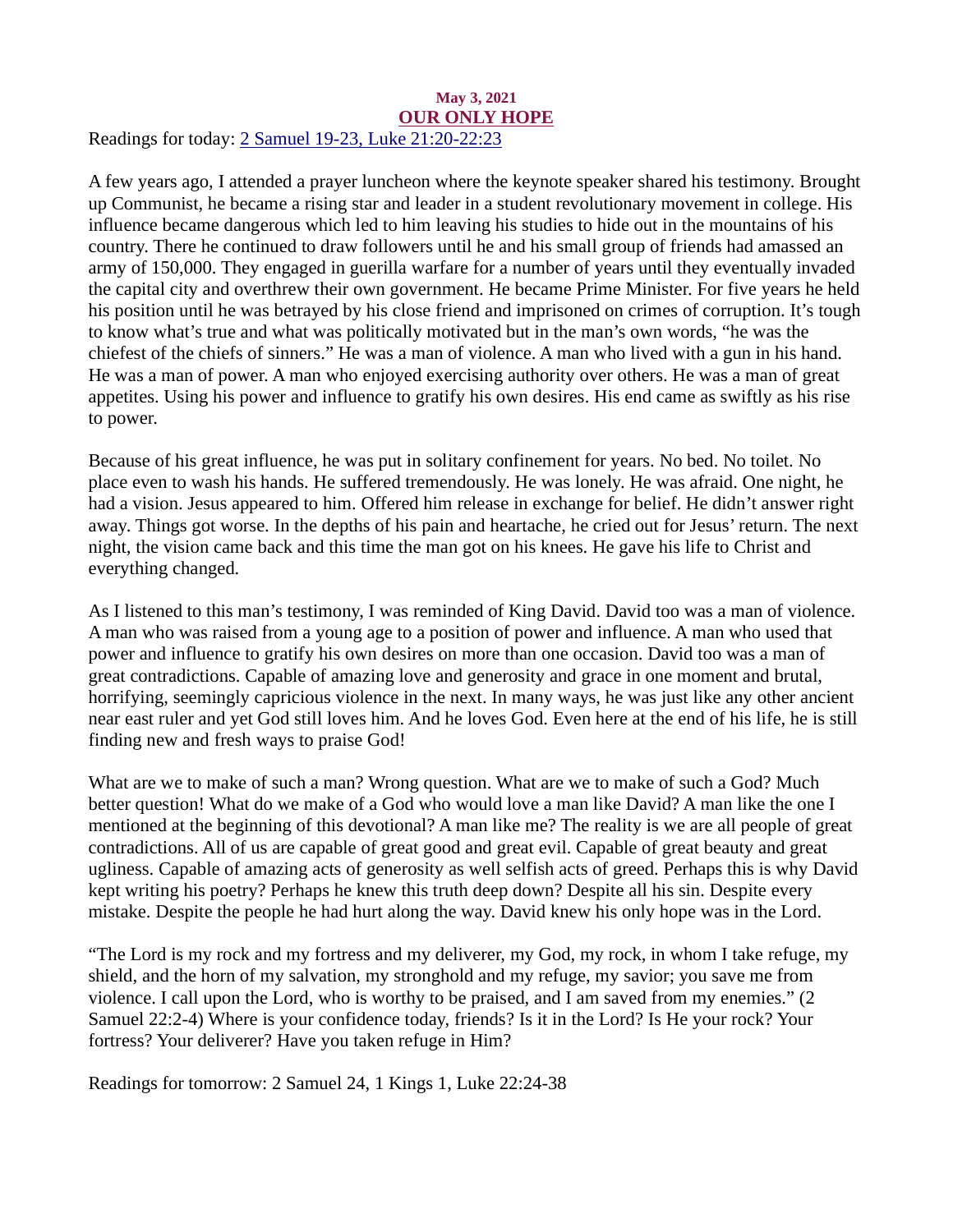#### May 4, 2021 PRIDE, POWER, AND POPULARITY

<span id="page-4-0"></span>Readings for today[: 2 Samuel 24, 1 Kings 1, Luke 22:24-38](https://www.biblegateway.com/passage/?search=2+Samuel+24%2C+1+Kings+1%2C+Luke+22%3A24-38&version=ESV)

More and more studies are being conducted on the impact of social media on our mental health. The results are scary. It is becoming clear that prolonged social media use presents like addiction with similar accompanying symptoms. (Neglect of personal life, mental preoccupation, escapism, etc.) When people attempt to stop using social media, they go through something akin to withdrawal. The more we use social media, the less happy we seem to be and the more socially isolated we become. The comparisons social media invites between our lives and those with whom we are connected is not good for our well-being. Furthermore, social media (which includes all the different apps with a social component to it) is specifically designed to trigger dopamine "highs" in the brain. Dopamine release is triggered by unpredictability, small bits of information that can be digested quickly, and most importantly, reward cues. (i.e. number of "likes" on FB, number of "followers" on Instagram, number of "retweets" on Twitter, streaks on Snapchat, etc.)

I think about the number of people I know who draw at least part of their self-worth off of the number of friends they have on Facebook. The number of times people hit the "heart" button on an Instagram pic. The number of retweets and likes a pithy phrase gets on Twitter or the amount of views on a YouTube video. Especially young people. Especially the young people in my own home. But it's not just social media. I think of the number of pastors I know who draw their self-worth off the number of people who show up on a weekend for worship. I think of the drive there is in most churches for numerical growth. I know some pastors who seem to live or die based on whether they make OutReach Magazine's Top 100 list every year. I think of the uncritical assumptions too many Christians make that larger churches must be doing something "right" and smaller churches must be doing something "wrong." Or the reverse. I once belonged to a denomination where the salaries of all the pastors in each region were published and voted on each year. I remember one older man who came from a very small church standing up to rail against large church pastors whose salaries were more than his entire church's budget. Never mind the differences in scale or complexities of the job. He just didn't like big churches and made his opinions known.

Why are we so obsessed with numbers? It does seem to be an American phenomenon. I travel the world regularly. I've been to China, South Korea, Mexico, Ethiopia, Uganda, Rwanda, etc. I've interacted with pastors in all of those settings and in my experience, they just don't seem as hung up as we are on numbers. I think of one young pastor in his early twenties who leads a house church of thousands in China or the village pastor in Ethiopia whose church numbers around 50 of the poorest people in the world. I think of the South Korean pastor whose church is largely made up of teenage refugees from North Korea or the Rwandan bishop whose primary flock is the aboriginal people of the forests near his home. Each of these pastors cares deeply about his people. None of them ignores the numbers. They pay attention to their flock. They evaluate how they are doing especially as it relates to reaching the lost in their communities. They are wise and discerning. But there isn't the emotional attachment American Christians, and especially American pastors, seem to have with attendance, buildings, and budgets. It's like we get a dopamine "high" every time the sanctuary's full.

It's why I find this story about David in 2 Samuel 24 so convicting. David wants to number his people. He wants to know the size of his army. He wants to measure his power. His influence. His accomplishments. He wants to feel secure. Safe. In control. The images I have in my head are of thirdworld despots throwing military parades to show off their strength. David is clearly feeling insecure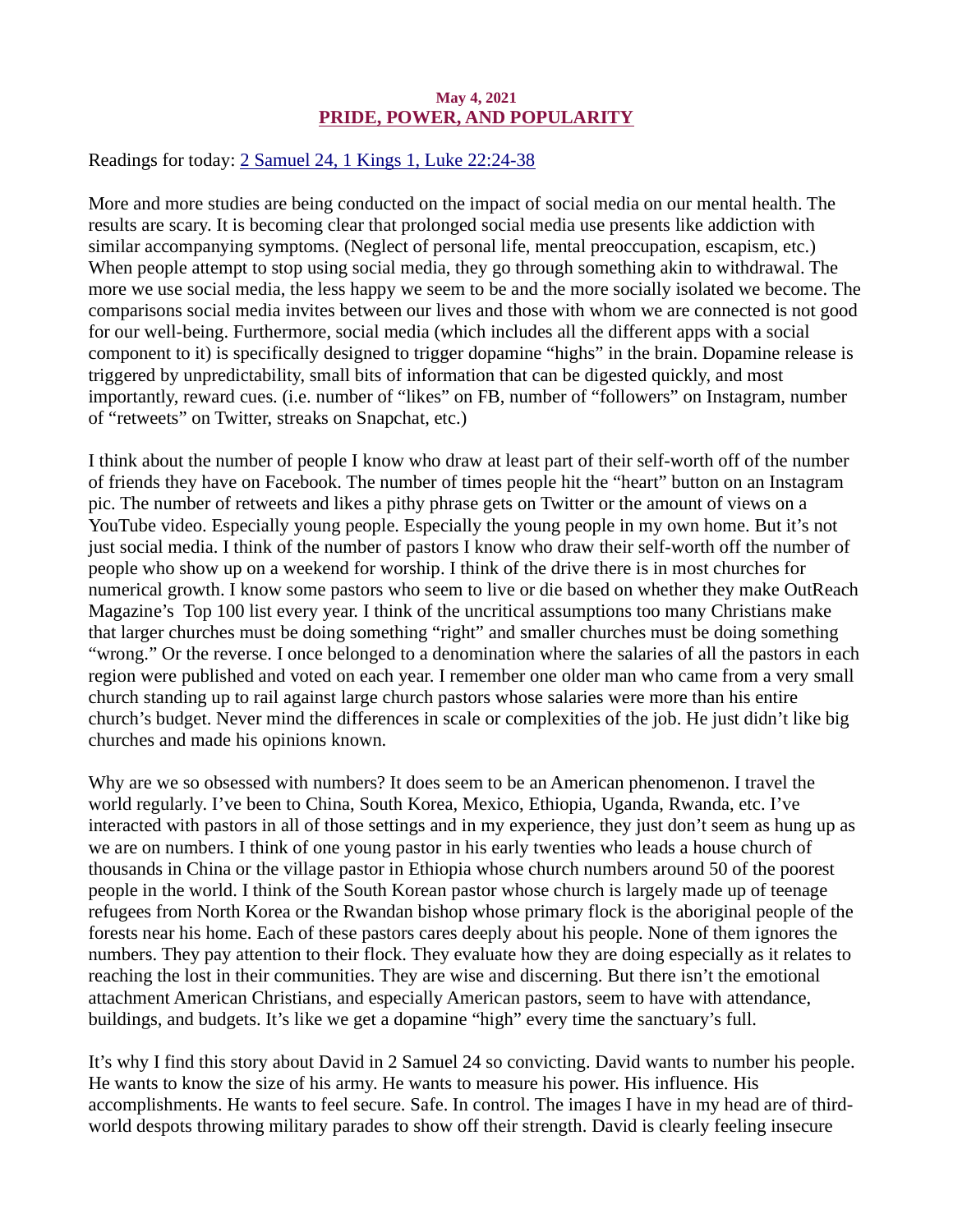and in that moment, Satan strikes. He comes along and tempts David according to 1 Chronicles 21 and God allows it to happen according to 2 Samuel 24. The results are tragic. "The word of the Lord came to the prophet Gad, David's seer, saying, "Go and say to David, 'Thus says the Lord, Three things I offer you. Choose one of them, that I may do it to you.'" So Gad came to David and told him, and said to him, "Shall three years of famine come to you in your land? Or will you flee three months before your foes while they pursue you? Or shall there be three days' pestilence in your land? Now consider, and decide what answer I shall return to him who sent me." Then David said to Gad, "I am in great distress. Let us fall into the hand of the Lord, for his mercy is great; but let me not fall into the hand of man." (2 Samuel 24:11-14) God is going to teach David a lesson in humility. He is going to teach David where to find his true strength. He is going to teach David where true security lies.

70,000 die from the plague. This is horrific and we cannot understand why God would do such a thing. At the same time, we have to remember that such events take place at the mysterious intersection of God's will and human freedom. David's decision has consequences and because David is king, the consequences impact his people. The same is true even for today. The decisions our politicians make impact real people in real life and can cause real pain and suffering. David decides to number his fighting men and around the same time, a plague begins. It is brutal. Virulent. And it kills. Somewhere in David's mind. In the prophet Gad's mind. Probably in Joab's mind and the minds of so many others, these events are related. The plague is perceived as God's punishment on Israel for David's sinful choices. And perhaps it is. We cannot dismiss the possibility out of hand for God's ways are not our ways and His thoughts are higher than our thoughts. He has clearly told His people over and over again that there are consequences...real, life-threatening consequences...for sin. God's justice and righteousness will not be mocked.

So how do we respond? What does this mean for our lives? First and foremost, it leads us to confession. Repentance. It calls to mind all the times we too have placed our faith in numbers. Or our mental health and well-being in the number of likes we get from social media. I am not immune. Nor are you. So we confess our sin before God. Second, it leads us to the cross. To the place where the penalty for our sin was paid. To the place where God's judgment was fully and completely and utterly satisfied by the death of our Lord. We am not condemned. We need not feel any shame. For God has done for us what we could not do for ourselves. Third, it inspires us to live for Him today. To live from that place of grace knowing God has torn down the dividing wall of hostility that exists between us and made peace with us by the blood of His Cross. We am forgiven so we can forgive others. Grace was extended to us so we can extend it to others. Love was shown to us so we can show love to others. We are secure in God's hands.

Readings for tomorrow: 1 Kings 2-3, Luke 22:39-71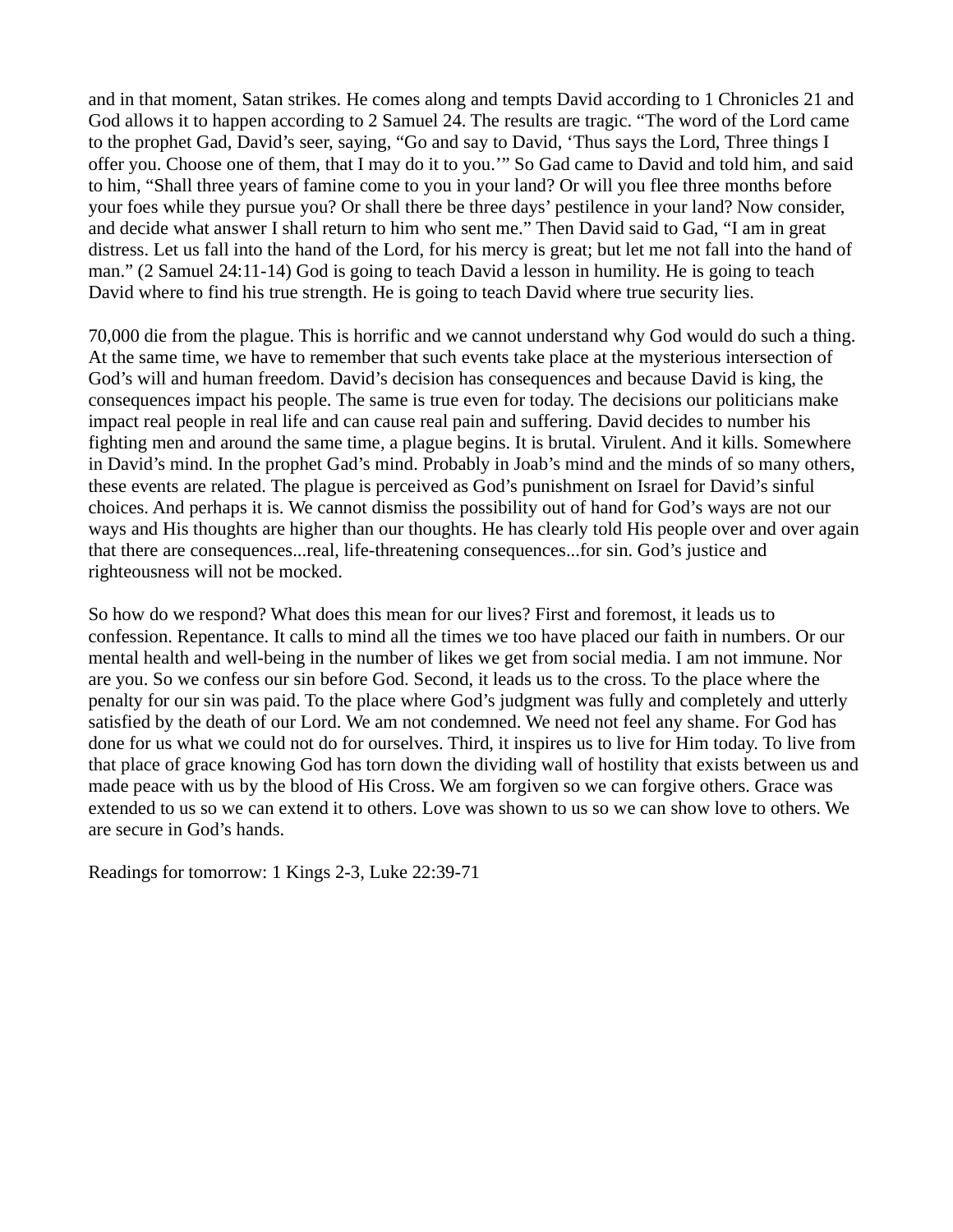#### May 5, 2021 THE GODFATHER

<span id="page-6-0"></span>Readings for today: [1 Kings 2-3, Luke 22:39-71](https://www.biblegateway.com/passage/?search=1+Kings+2-3%3B+Luke+22%3A39-71&version=ESV)

Every time I read 1 Kings 2, I think of one of The Godfather. I picture Michael Corleone at the altar taking his baptismal vows as his henchmen settle score after score after score. Carlo. Tessio. Virgil Solozzo. Tattaglia. Cuneo. Stacci. Barzini. It's a classic scene. At the end of David's life, there is yet another struggle for power. His son, Adonijah, sees his opportunity to take the throne. He gathers some of David's inner circle around him. He sacrifices sheep and oxen. He calls all the leaders of the nation to join him with a few notable exceptions. But he miscalculates. He moves too soon. David is not yet dead. The timing is not right. And the results are disastrous.

Solomon is crowned king by David to the acclaim of all the people. But David's not quite finished settling scores. He has a long memory. He knows who has wronged him. He knows who has betrayed him. And one gets the sense that he's been waiting. Biding his time. Getting ready for the right moment to strike. Joab. Shimei. Abiathar. Adonijah. All fall to the sword or are exiled as Solomon works to secure his throne. This is real life in the real world and whereas we may not assassinate our political enemies anymore, we certainly do all we can to discredit them and "assassinate" their character. Things haven't much changed since Solomon's time.

What do we take away from today's reading? Well, the biblical authors make it clear that God is using broken, imperfect people to bring about His righteous judgment. Joab is executed for committing the cold-blooded murders of Abner and Amasa. Shimei is executed for the curse he put on David as he fled for his life. Abiathar is exiled for his treason, thus fulfilling a decades old prophecy about Eli's family being expelled from service at the house of God. Adonijah is executed for his treason and sedition. Though it may make our modern sensibilities squirm, God's righteous judgment is a critical component of His eternal character.

A God without justice is a God who is powerless in the face of evil. A God without justice is soft and sentimental. A God without justice cannot stand against the violence and tyranny of this world. A God without justice is weak. But our God is a God of justice! And He executes His righteous judgment on sin and evil in this world! This is why the Psalmist can declare, "Fret not yourself because of evildoers; be not envious of wrongdoers!...For the evildoers shall be cut off, but those who wait for the Lord shall inherit the land...The wicked plots against the righteous and gnashes his teeth at him, but the Lord laughs at the wicked, for he sees that his day is coming...For the arms of the wicked shall be broken, but the Lord upholds the righteous....But the wicked will perish; the enemies of the Lord are like the glory of the pastures; they vanish—like smoke they vanish away." (Psalms 37:1, 9, 12-13, 17, 20) Though it may not happen in this life, the promise of God is sure! Evil will get its due! Evildoers will not inherit the Kingdom! Satan and his demonic horde will eventually be bound and thrown into the lake of fire! God will make His victory complete! His justice will reign upon the earth!

Until that great day comes, what to make this reading in our own lives? God is a God of justice. He sees our sin. He sees the evil we commit not just with our hands but in our hearts and minds as well. Our evil thoughts. Our evil intentions. Our sinful and selfish ways. Sins of commission and sins of ommission. We cannot escape the justice of God! And this should bring us to our knees in worship before the Crucified and Risen Christ who literally stood in our place. Took our punishment. Bore the wrath we deserved. Satisfied God's justice once and for all! Thanks be to God for what He has done!

Readings for tomorrow: 1 Kings 4-5, Luke 23:1-25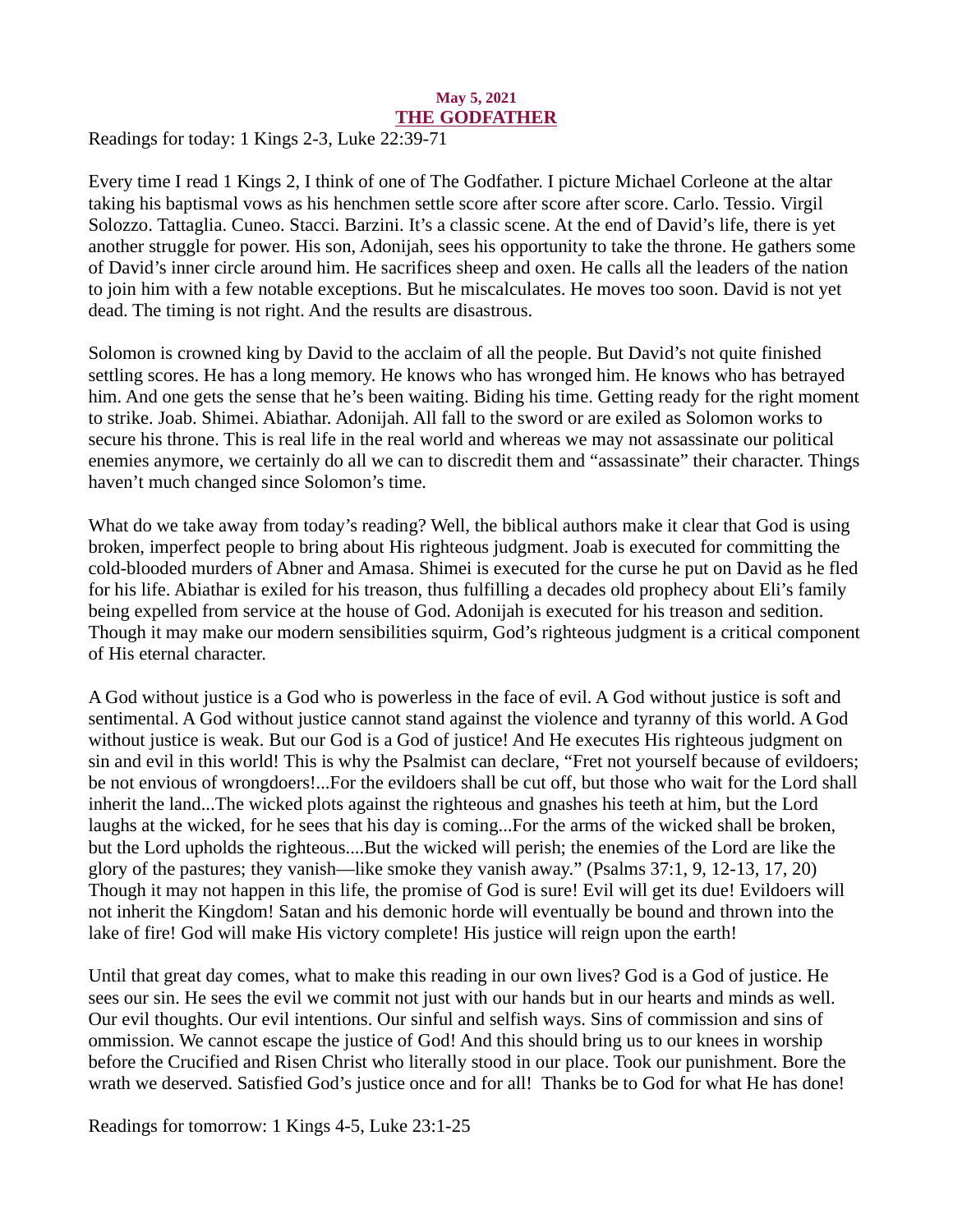## May 6, 2021 THE POWER OF WISDOM

<span id="page-7-0"></span>Readings for today[: 1 Kings 4-5, Luke 23:1-25](https://www.biblegateway.com/passage/?search=1+Kings+4-5%2C+Luke+23%3A1-25&version=ESV)

"At Gibeon the Lord appeared to Solomon in a dream by night, and God said, "Ask what I shall give you." (1 Kings 3:5)

Put yourself in Solomon's shoes as you think about the readings from yesterday and today. You have a glorious vision of God. He literally bends the heavens to come down and enter your dreams as you sleep. He says to you, "What shall I give to you?" "What is it you want?" "Tell me your heart's desire and I will make it happen." What would you say? How would you respond? What would you ask for?

Don't let yourself respond too quickly. Let the Spirit search your heart as you ponder and reflect. As you think, let me encourage you to get in touch with your deepest fears. We all have them. Secret fears we harbor in our hearts that we spend a lifetime running from or protecting ourselves from. So much of how we choose to live our lives is in response to primordial fears we all carry inside. Fear of failure. Fear of not having enough. Fear of being unsafe. Fears for our children or our children's children. Fear of insignificance. Fear of disease. Fear of death. What do you think Solomon was afraid of? As a young man, he had just inherited a powerful kingdom in the Middle East. (Not the safest or calmest place in the world, especially back then!) He was surrounded by powerful neighbors with powerful armies. He faced enemies both at home and abroad. As fabulous as his wealth was, it was fleeting in the ancient world. It could be here today and gone tomorrow. There was no FCC to guarantee his money. His people were looking to him for guidance and wisdom. What if he failed? What if he couldn't live up to his father's incredible legacy? All eyes turned to him as he ascended the throne. Would he be able to hold it? Would he preside over a period of peace and prosperity or would the nation crumble under his leadership? What if famine struck? What if the rains didn't come? What if harvests failed? Plagues struck his livestock? So much responsibility at such a young age!

I imagine Solomon's dreams were often filled with anxiety and fear. The pressure to perform had to be enormous. So when the Lord came to him with this question - "What shall I give to you?" - Solomon responds from the depths of his heart. "Give your servant therefore an understanding mind to govern your people, that I may discern between good and evil, for who is able to govern this your great people?" (1 Kings 3:9) Centuries later, a man named James would encourage God's people to pray a similar prayer. "If any of you lacks wisdom, let him ask God, who gives generously to all without reproach, and it will be given him." (James 1:5) It's a potent prayer. Transcending time and place and circumstance. Solomon is clearly not simply focused on the present or even the short-term. He knows the challenges he will face. He knows the years will weigh heavy. He knows there will be trials and tribulations and struggles and heartache. He knows all of this and so he asks for divine wisdom to make good decisions for the sake of God's people. How selfless! How humble! How insightful!

In the Gospel of Matthew, Jesus teaches His disciples, saying, "Ask, and it will be given to you; seek, and you will find; knock, and it will be opened to you." (Matthew 7:7) Isn't that amazing? Essentially, Jesus is asking his disciples the same question He once asked Solomon. What is it you want? Ask and I will give it to you! Seek it out and I will show it to you! Be persistant in prayer and I will open the door for you. I will let you into my presence. I will answer all your questions. I will meet all your needs. I will give you what your heart desires.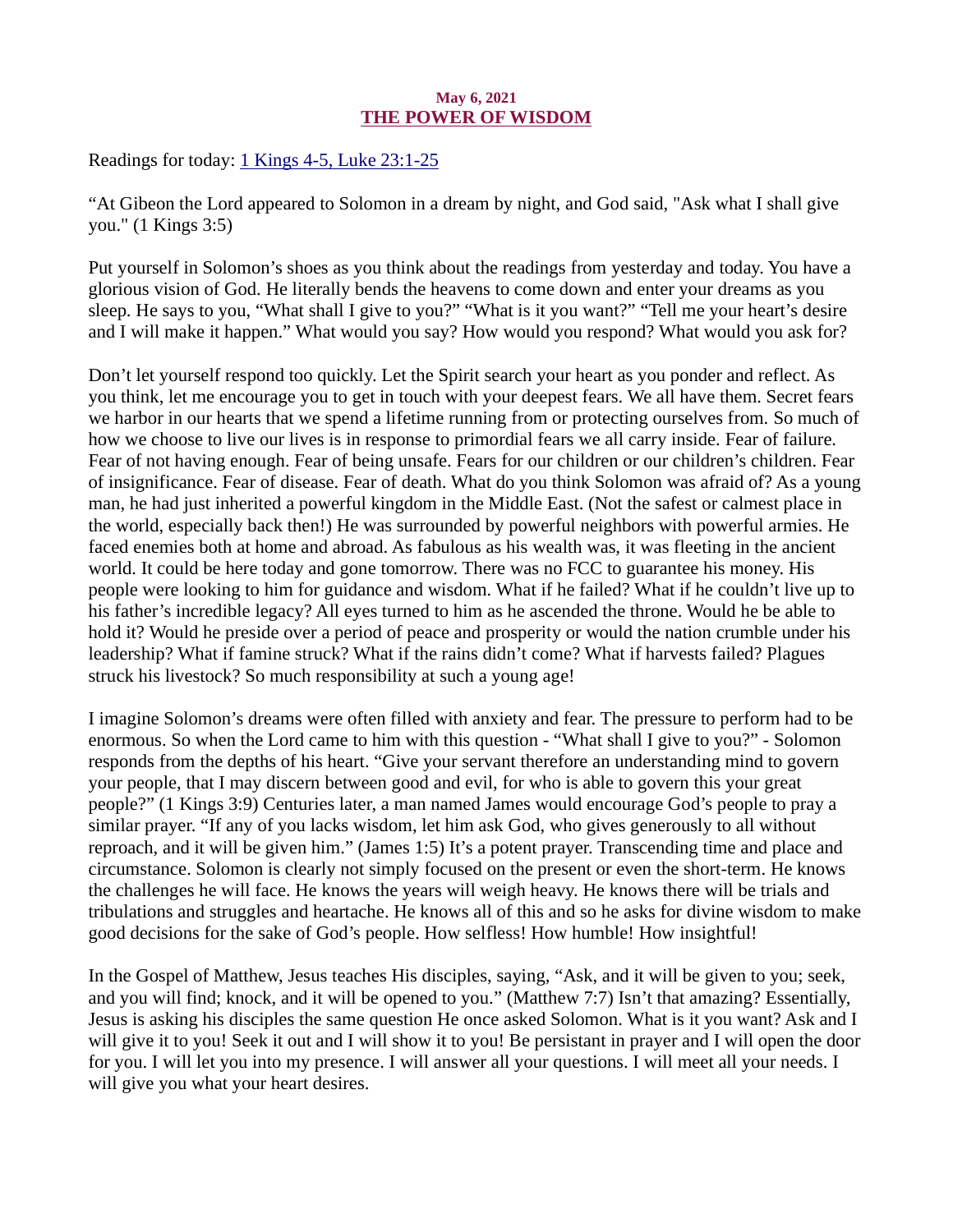Wait a minute, you say! That cannot be true! We've all prayed lots of prayers that were never answered! We've all prayed lots of prayers that just seemed to bounce off the ceiling! We've all prayed lots of prayers and gotten the silent treatment - so we thought - from the Lord. So what's really going on here? What's Jesus really saying?

Jesus is no genie. We're not Aladdin with a magic lamp. Expressing to God our deepest desires and deepest needs is not the same as making three wishes! God probes the deepest recesses of our hearts. Psalm 42:7 describes it like this, "Deep calls to deep at the roar of your waterfalls; all your breakers and your waves have gone over me." The Apostle Paul says it like this in Romans 8:26-27, "For we do not know what to pray for as we ought, but the Spirit himself intercedes for us with groanings too deep for words. And He who searches hearts knows what is the mind of the Spirit, because the Spirit intercedes for the saints according to the will of God." This is why Paul can say with confidence that God works all things for the good of those who love Him and are called according to His purpose! Because God responds to the deepest needs of the human heart. The needs we can't give voice to. The needs we don't want to admit to. The needs are most afraid to express.

The most amazing thing about Solomon is that he's in touch with his needs. He knows he is weak. He knows he is young. He knows he is immature. He knows he is unable to carry the burden that has been placed on his shoulders. He acknowledges all of this and his prayer therefore comes from that deep place within as he asks for divine wisdom to bear up under the challenges that will come. And God answers his prayers. "And God gave Solomon wisdom and understanding beyond measure, and breadth of mind like the sand on the seashore,"(1 Kings 4:29) Are you in touch with your deepest needs? Have you spent time reflecting on your fears? Have you come face to face with your failure? Do you acknowledge your weakness and insignificance and are you willing to bring those needs before God? This, friends, is prayer. Humble. Heartfelt. Authentic. Real. Honest to goodness prayer. And such prayers God will NEVER dismiss or despise! Thanks be to God!

Readings for tomorrow: 1 Kings 6-7, Luke 23:26-43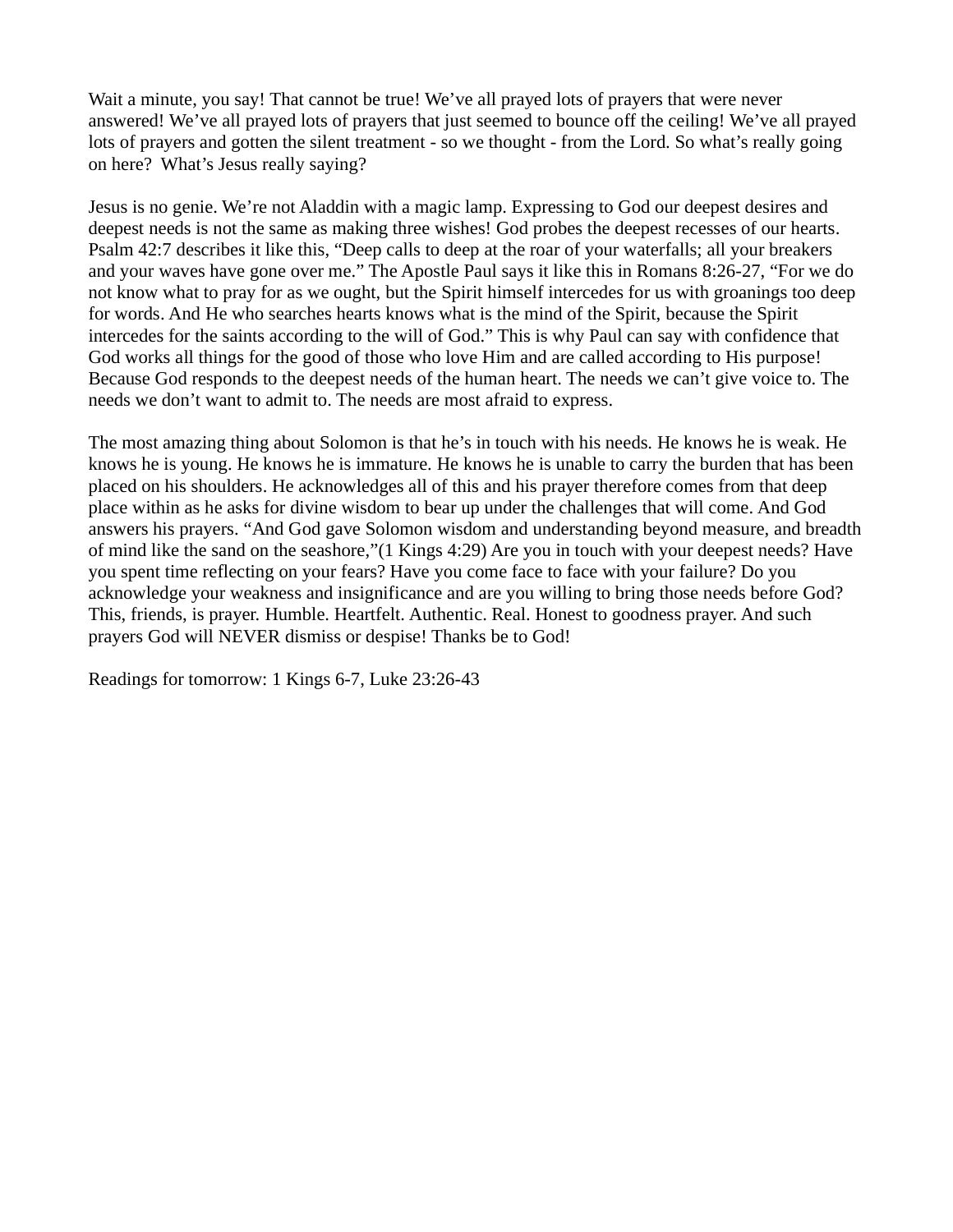## May 7, 2021 BUILDING WITH GOD

<span id="page-9-0"></span>Readings for today: [1 Kings 6-7, Luke 23:26-43](https://www.biblegateway.com/passage/?search=1+Kings+6-7%2C+Luke+23%3A26-43&version=ESV)

Unless the Lord builds the house, those who labor, labor in vain. Unless the Lord establishes our steps, we will stumble and fall. Unless the Lord has commissioned our work, it will fall apart. Unless the Lord is with us, our ways can never be pure.

I think about this Psalm each year when I hit these chapters describing the ambitious building projects Solomon undertook. He spends seven years building the Temple of God. The glorious building that would become the beating heart of Israel for generations. Then he spends thirteen years building his own house which includes these different halls where he will conduct the business of the nation. The people labor for twenty long years to bring Solomon's vision to pass. It is a mighty work. It is a hard work. On some level it is the Lord's work. It would never have come to pass without the Lord's resources and the Lord's gifts and the Lord's blessing.

Reading this passage always causes me to wonder…what work is God doing in my life? What "house" has He called my to build? I distinctly remember a period of time in my own life where I made my own plans. I tried to build my own house without the Lord's blessing. I remember my mentor, Steve Hayner, telling me, "Doug, I want you to remember something as you go to Wisconsin. You are not going to plant a church. You are going to get involved in what God is doing. Whatever church comes out of it will simply be a byproduct of you joining the Lord in His work in your city. Don't ever forget this!" Unfortunately, that's exactly what I did. Steve was trying to keep me from making a massive mistake. He was trying to keep me from putting the cart before the horse. From getting out in front of God. But in my arrogance and pride, I thought I had it figured out. My way was pure in my eyes. How could it get any more pure than planting a church for Jesus? My heart had already put together a plan but I failed to grasp that it would be the Lord who would establish my steps. And when it came time for the Lord to weigh my spirit, I was found wanting.

It is so easy for us to fall into this trap. To "assume" because we are doing God's work. Because we are engaged in ministry. Because we are taking care of our families. Because we are having success. Because everything we touch turns to gold that somehow God must be pleased. So we keep making plans. We keep dreaming dreams. We keep doing our thing and we forget all about God. We rarely consult Him. We rarely ask Him what He thinks. We rarely bring our plans before the Lord in prayer. Except when things go wrong, of course! When we run into barriers. Roadblocks. Failure. Then we cry out to God. What happened? Why me? What went wrong.

There's a wonderful spiritual practice called the daily examen. It is the simple practice of bringing the details of our day before the Lord morning and night. Each morning when we wake up, we take our schedule of activities to God in prayer. We pay close attention to our hearts as we do. What makes us anxious today? What brings us peace? What are we excited about? What causes us fear? As we bring those things to God, we ask Him to bring consolation. To lead and guide us. To give us wisdom. And then at the end of each day, we repeat the exercise as we look back. What went well? What was hard? Where did we sense God's abiding presence? Where did He feel absent? What did we learn? It doesn't take that long and yet it can make a huge difference in helping us understand the difference between asking God for His plan or asking God to bless our plan for our lives.

Readings for tomorrow: 1 Kings 8-9, Luke 23:44-56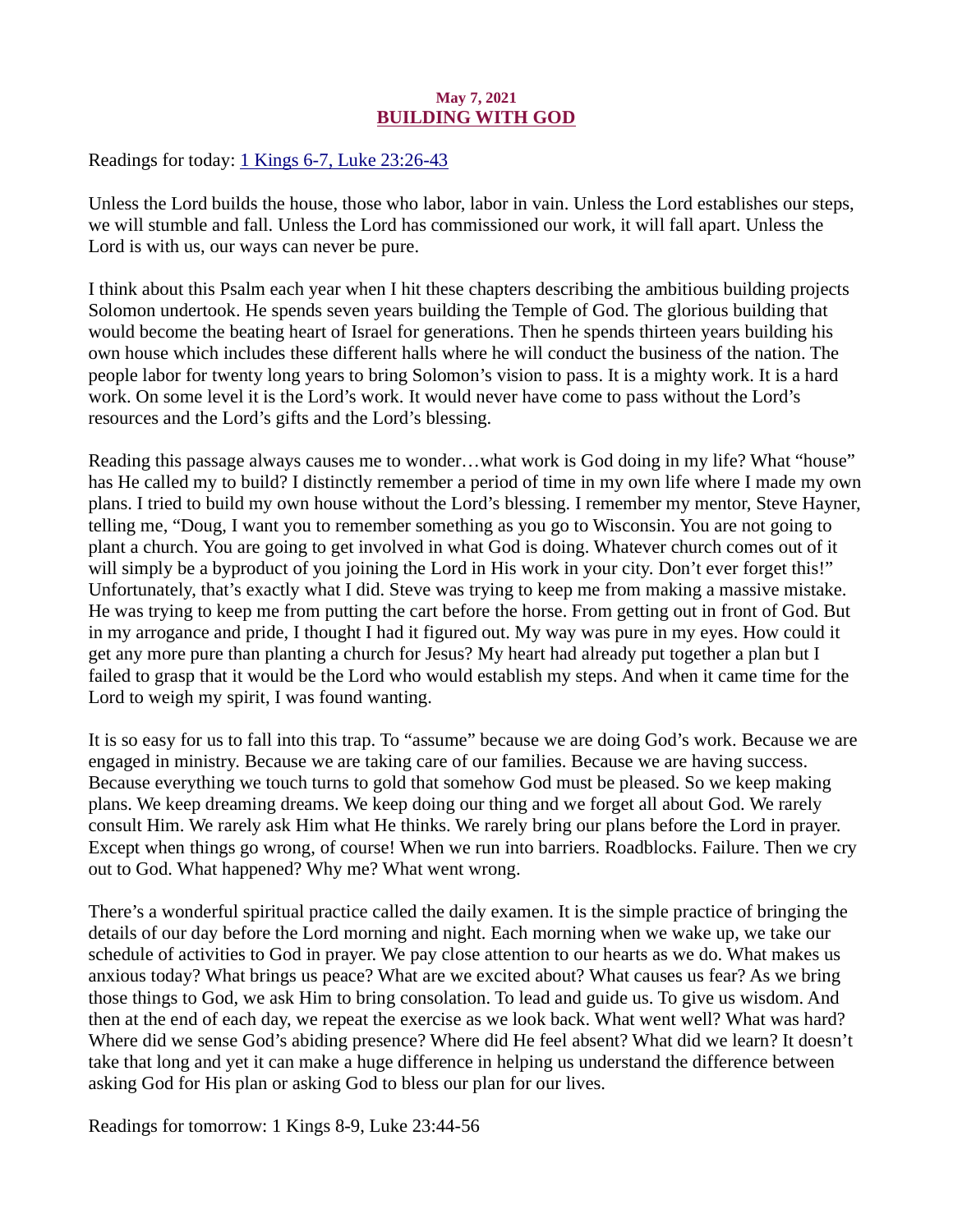## May 8, 2021 THE REALITY OF GOD

<span id="page-10-0"></span>Readings for today: [1 Kings 8-9, Luke 23:44-56](https://www.biblegateway.com/passage/?search=1+Kings+8-9%2C+Luke+23%3A44-56&version=ESV)

"And when the priests came out of the Holy Place, a cloud filled the house of the Lord, so that the priests could not stand to minister because of the cloud, for the glory of the Lord filled the house of the Lord." (1 Kings 8:10-11)

The Christian faith is more than a philosophical idea. It's more than a code of ethics. More than a list of moral rules and regulations. At its most fundamental level, it is an encounter with the Living God. The Maker of heaven and earth. The Lord of the universe. Our God is not made with human hands. He is not a cultural artifact. He is no empty idol. He is not make believe. He is no fantasy or fairy tale. He is no myth. He exists. He is real. In fact, He IS existence. He IS reality. More elementary than any quark or boson. More fundamental than any atom or protein. More foundational than any building block of life. Without Him, creation goes dark. The world grows cold. The universe collapses in on itself. Life shrivels up and dies.

Don't rush by what's taking place in our reading today. God is literally making His dwelling place on earth. God is literally showing up and showing out at the dedication of His Temple. His Holy place. A cloud descends. The glory of the Lord fills the Temple. The priests drop to their knees in wonder and awe. Solomon stands up to pray. He does so in full confidence that the One he addresses is actually present. He prays with the sure and certain knowledge that God sees and God hears and God responds to the heart cries of His people. "O Lord, God of Israel, there is no God like you, in heaven above or on earth beneath, keeping covenant and showing steadfast love to your servants who walk before you with all their heart…" (1 Kings 8:22-23) There is only One God. All other gods are myths and legends. There is only One True God. All other gods are falsehoods and lies. There is only One True and Faithful God. All other gods are capricious and arbitrary and undependable. There is only One True and Faithful and Loving God. All other gods are selfish and greedy and evil. Solomon is making a statement here. A statement based on reality. A statement based on history. A statement based on the record of interactions between his God and his people.

"But will God indeed dwell on the earth? Behold, heaven and the highest heaven cannot contain you; how much less this house that I have built! Yet have regard to the prayer of your servant and to his plea, O Lord my God, listening to the cry and to the prayer that your servant prays before you this day, that your eyes may be open night and day toward this house, the place of which you have said, 'My name shall be there,' that you may listen to the prayer that your servant offers toward this place. And listen to the plea of your servant and of your people Israel, when they pray toward this place. And listen in heaven your dwelling place, and when you hear, forgive." (1 Kings 8:27-30)

The Christian faith is the only faith whose God actually descends to earth. The Christian faith is the only faith whose God condescends to us. Speaks to us in language we can understand. Meets us where we are in the midst of our broken and messed up lives. For the ancient Israelites, God appeared as a glory cloud filling the Temple. For the first century Israelites, God appeared in the Person of Jesus Christ. His glory contained in a human being. His divine nature joined with a human nature, comingled in some mysterious way and yet distinct. For 21st century believers, God appears in the Person of the Holy Spirit. Indwelling the heart of each believer. Filling us with His glory so that we might bear it out to the world. As such, we become living testimonies to the reality of God. We are living stones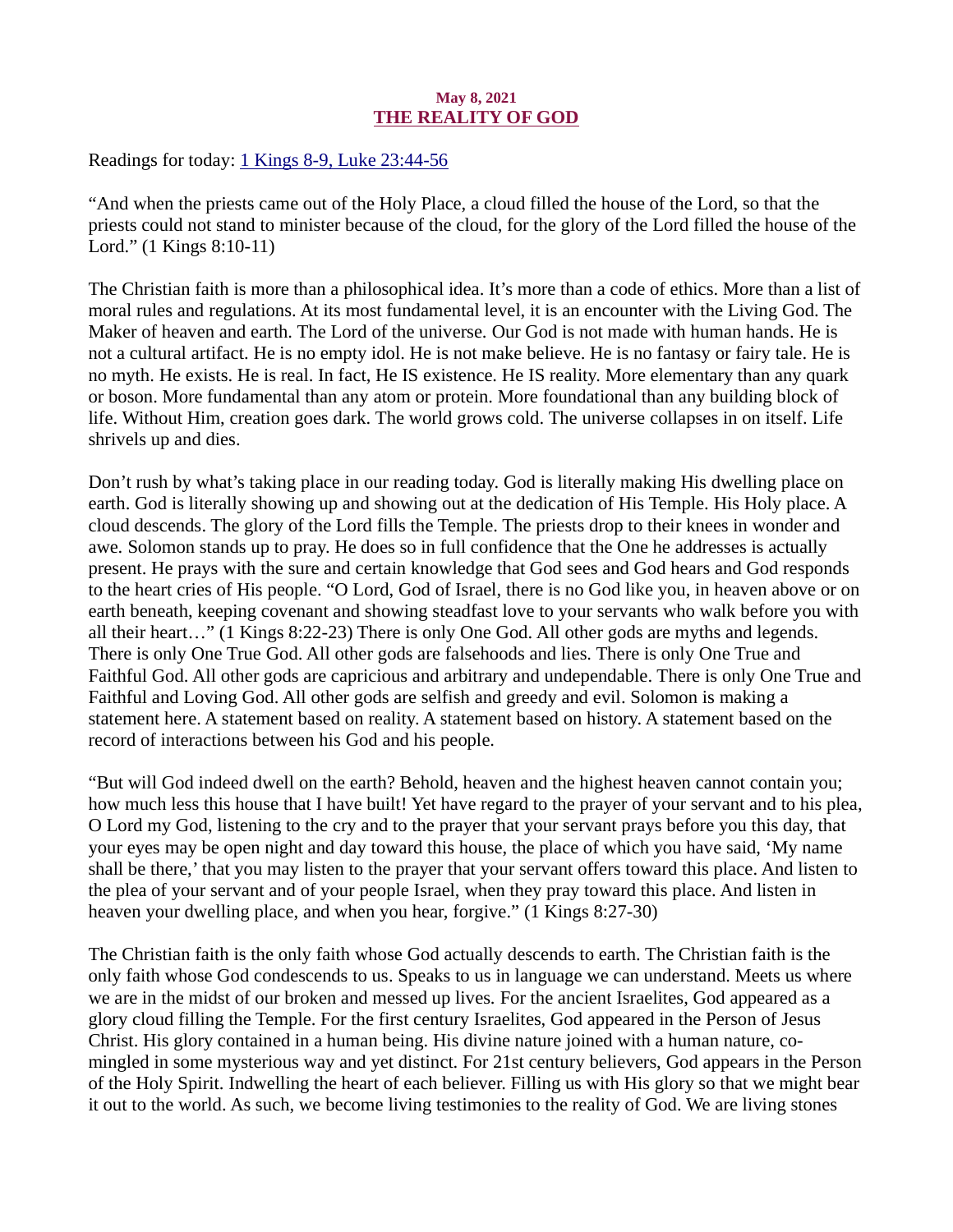being built into living temples so that those who do not yet know God might meet Him as He reveals Himself through us.

Will God indeed dwell on earth? It's a crazy idea. Will God indeed dwell in us? Even crazier. Heaven and earth cannot contain Him and yet He lives in you. He lives in me. He will never leave us. He will never forsake us. He will never abandon us. He keeps His promises. He keeps His covenant. His love is steadfast and faithful and true. So walk before Him with all your heart today, friends! And know there is never a single moment when you walk alone!

Readings for tomorrow: None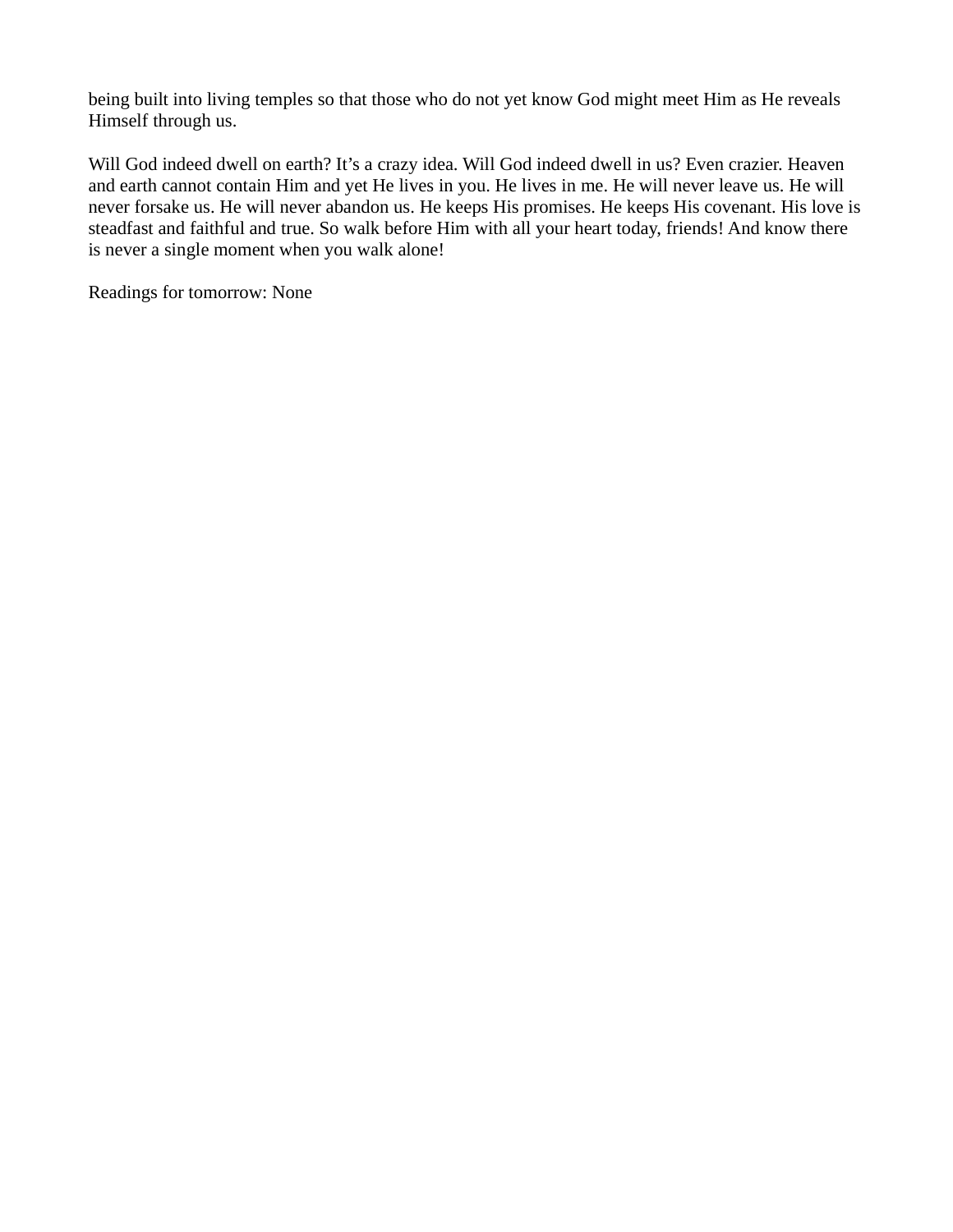## May 10, 2021 THE LOVE OF MONEY

<span id="page-12-0"></span>Readings for today: [1 Kings 10-14, Luke 24:1-35](https://www.biblegateway.com/passage/?search=1+Kings+10-14%2C+Luke+24%3A1-35&version=ESV)

"Give me neither poverty nor riches; feed me with the food that is needful for me, lest I be full and deny you and say, "Who is the Lord?" or lest I be poor and steal and profane the name of my God." (Proverbs 30:8-9)

We tend to think of wealth as a blessing from God. We rejoice when our ship comes in. We are thankful to live in beautiful homes. Drive nice cars. Take nice vacations. Build plenty of wealth to retire on and enjoy the twilight years of life. What we fail to consider is the very real spiritual dangers that accompany such wealth.

Solomon was fabulously wealthy. During his reign, Israel enjoyed a period of great peace and prosperity. The economy was strong. Unemployment was down. Silver was so plentiful it ceased to hold any value. His annual income was astronomical. 666 talents of gold equals almost 40,000 pounds of gold each year. An ounce of gold on the current market is almost \$1,300 dollars and Solomon was bringing in 640,000 ounces of gold each year! In today's numbers, his annual income would run into the hundreds of millions. Incredible! No wonder he overlaid everything with gold! No wonder he sat on an ivory throne! But with all that wealth came temptation. The temptation to become self-sufficient. The temptation to become self-reliant. The temptation to forget God as the One from whom all blessings flow. And that's exactly what happened. Solomon forgot God. Influenced by his foreign wives, he began building shrines to different gods. Trusting in his own strength, he failed to see the danger before it was too late. Unlike his father David, there is no indication in Scripture that Solomon ever repented of his sin. And though he finished his reign in relative peace, the nation would fracture after his son came to the throne.

"For the love of money is a root of all kinds of evils. It is through this craving that some have wandered away from the faith and pierced themselves with many pangs." (1 Timothy 6:10) It is often said that money itself is not evil but only the love of money. That is true. However, we are all sinners so when you place money in our hands, we naturally tend to fall in love with it. We simply can't help ourselves. Our hearts - without Christ - are enslaved to our passions. The simple truth is we always want more. We always crave more. We all have an insatiable hunger inside us that is never satisfied.

Now consider where I live. Douglas County routinely ranks among the wealthiest counties in the country. The average household income is well above six figures. This places us in the top tenth of a percent of the world's wealthiest people. Furthermore, when one considers the broad sweep of human history, we are richer than some of the greatest kings and queens the world has ever known. And while there are great blessings that come with such wealth, we have to acknowledge there is also great spiritual danger. We have a tendency to forget God. We have a tendency to be self-reliant. Selfsufficient. Is it any wonder then that our rates of addiction, depression, anxiety, fear, and suicide continue to climb? In our "affluenza", we have lost sight of God. Our only hope is to repent and turn back to Him. To find our satisfaction only in Christ and be set free from the ravenous hunger that lurks deep inside. To sacrificially and generously give away our wealth so that it loosens its grip on us. We must heed the words of Jesus and seek to store up treasures in heaven for where our treasure is, so our heart will be also.

Readings for tomorrow: 1 Kings 15-16, Luke 24:36-53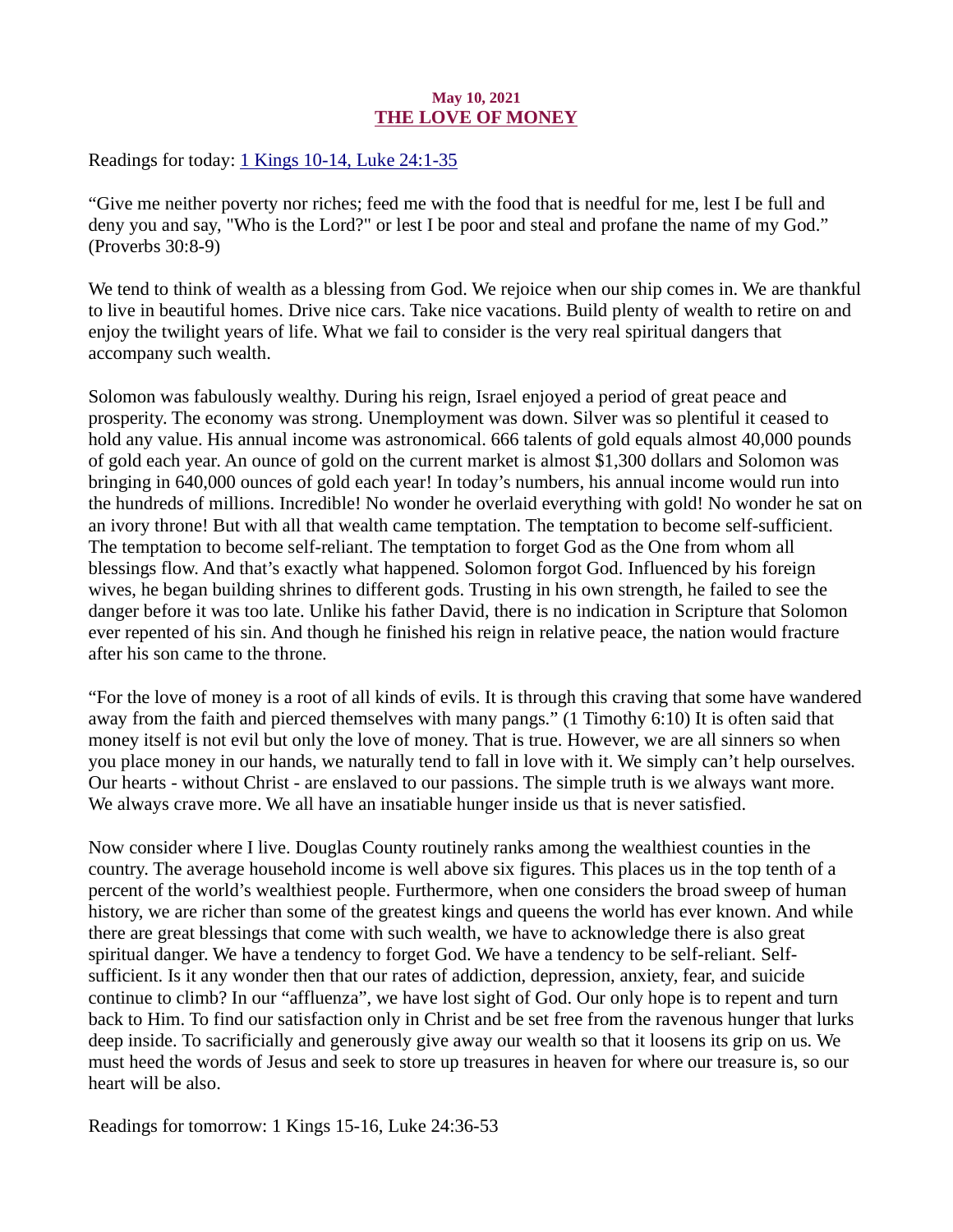#### May 11, 2021 FEAR. DOUBT, AND FAITH

<span id="page-13-0"></span>Readings for today: [1 Kings 15-16, Luke 24:36-53](https://www.biblegateway.com/passage/?search=1+Kings+15-16%2C+Luke+24%3A36-53&version=ESV)

I love Jesus. I love how Jesus is not afraid to meet us in the midst of our fear. In the midst of our confusion. In the midst of our doubts. In the midst of real life. In our passage today, the Risen Christ is appearing to His disciples. He is making Himself known in all His resurrected glory. And the initial reaction of the disciples is disbelief. They simply cannot wrap their hearts and minds around the fact that Jesus is alive. They cannot believe their eyes. They cannot believe their ears. So Jesus encourages them to touch Him with their hands. "See my hands and my feet, that it is I myself. Touch me, and see. For a spirit does not have flesh and bones as you see that I have." (Luke 24:39) He encourages them to watch Him eat. "And while they still disbelieved for joy and were marveling, he said to them, "Have you anything here to eat?" They gave him a piece of broiled fish, and he took it and ate before them." (Luke 24:41-43) Jesus knows resurrection was the last thing anyone expected. Jesus knows they have no categories to help them process His rising from the grave. Jesus knows their weaknesses. Jesus knows their doubts. Jesus knows their fears. Jesus knows their disbelief. And rather than judge them or condemn them or dismiss them, He meets them where they are and helps them understand.

Jesus is the same yesterday, today, and forever. His compassion is the same. His love is the same. His tenderness is the same. He meets us in our fear. He meets us in our doubt. He meets us in our weakness. We are such fragile creatures. Yes, we are made in God's image but that image has become defaced and deformed by sin. Yes, we are beloved by God but we struggle to accept that love, thinking it must be earned before it will be given. Yes, by faith we are adopted as God's children but we wrestle to accept our new identity in Christ. It seems to good to be true. The grace of God too amazing. The love of God too wonderful. The idea of God dying and rising again in order to secure our salvation too mysterious for us to ever truly understand. So we doubt. We disbelieve. We wonder, down deep, if it's all just a myth or fairy tale or something we made up to make ourselves feel better.

Thankfully Jesus is faithful. He meets us where we are. When you think about it, God could have saved us in any number of ways. God could have made Himself known through a vapor trail in the sky or some other miraculous manifestation of His presence. In fact, the Old Testament is littered with such appearances. The problem is we struggle to trust miracles. We struggle to trust anything outside our own experience. This is why God made Himself known in Jesus Christ. All of us can understand babies. All of us know what it's like to grow up. All of us know what it's like to experience hunger and thirst and heat and cold and pain and suffering. And God experienced it all and more. He came to be with us. He came to meet us. He came to help us cast out our fears, settle our doubts, answer our questions. We can actually walk where He walked. We can see the places He's been. We know where He died. We can see where His body lay. These are facts of history not stories we make up. They are living reminders that the faith we cling to is not just another human philosophy or code of ethics. It isn't based on rational thought or warm feelings. It is based on a real, living, breathing Person who became one of us.

So come to Jesus. Bring all your doubts and fears and anxieties and hopes and dreams and questions and frustrations. Jesus is not afraid of these things. He's a big boy and can handle it! Let Him show you the wounds in His hands and feet and side. Let Him show you the proof of His great love.

Readings for tomorrow: 1 Kings 17-18, John 1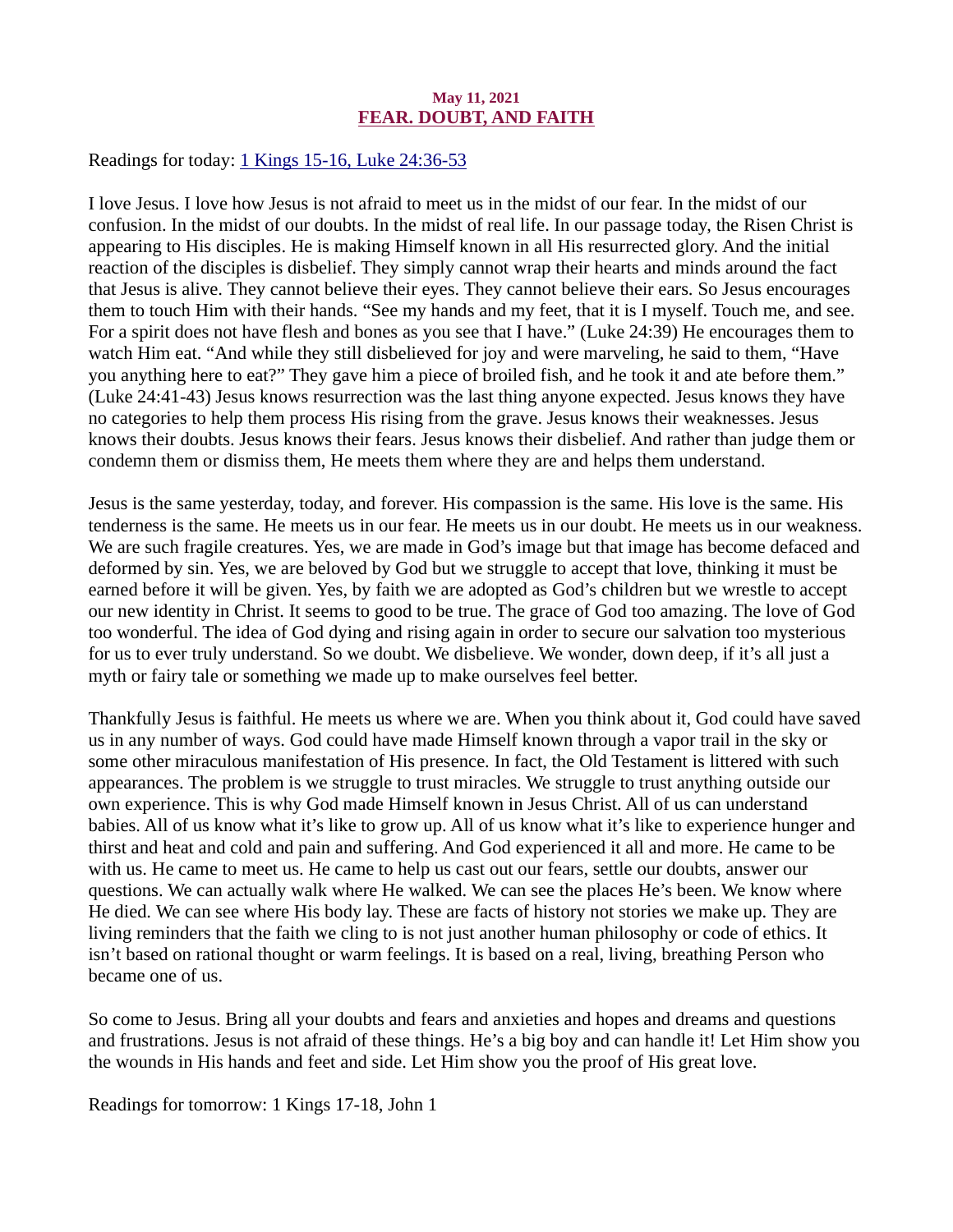## May 12, 2021 ELIJAH

<span id="page-14-0"></span>Readings for today[: 1 Kings 17-18, John 1](https://www.biblegateway.com/passage/?search=1+Kings+17-18%2C+John+1&version=ESV)

Elijah is one of my favorites. A powerful prophet in Israel. A man with the courage to stand up to kings and queens. A man of conviction who stakes his life on God. A man who has the faith to perform miracles. A man who literally lives not by bread alone but by every word that comes from the mouth of God. But what makes Elijah truly great is his humility. He knows he is not the hero of this story. He knows he is not the center of attention. He knows his job is to point people beyond himself to the God he serves. The God who desires to make Himself known. The God who reveals Himself to those who love Him and fear Him.

Elijah is such a man. He's a man who loves and fears God. Why else would he leave his home and family and community to obey when God tells him to live by a brook and be fed by ravens? Why else would he leave Israel to go to Sidon and live with a Gentile widow on the brink of starvation in a town called Zarephath? Why else would he have the faith to challenge the widow to trust the Lord for her food and for the life of her son? Why else would he leave Sidon and return to Israel to confront Ahab and Jezebel? Why else would he call for a public demonstration of divine power on the top of Mount Carmel in front of all Israel? Why else would he mock and taunt the prophets of Baal as they cried out to their god? "Cry aloud, for he is a god. Either he is musing, or he is relieving himself, or he is on a journey, or perhaps he is asleep and must be awakened." (1 Kings 18:27) Why else would he leave no doubt by drenching his own sacrifice with water three times before calling out to God? Elijah is truly a man of deep and abiding and courageous faith.

The temptation, of course, is to assume Elijah was graced with special powers. It's tempting to assume Elijah had some kind of special access to God not available to regular men and women. It's tempting to think we could never live like Elijah. Believe like Elijah. Do the things Elijah did or say the things Elijah said. But nothing could be further from the truth. I've met men and women just like Elijah. No one knows their names. They will never go viral on social media. They will never be interviewed on cable news. They are men and women of deep faith just like Elijah who go to unnamed villages all over the Horn of Africa. Places that don't show up on any map. God uses them to perform miracles of healing and resurrection and exorcism. They pray for rain and the rain comes. They pray for an end to pestilence and it ends. Their crops and herds flourish as God blesses them with His divine favor. Like Elijah before them, they call the people they serve to faith. They call them to place their trust in Jesus Christ rather than the pagan or tribal gods they worshipped before. It's truly amazing.

And it begs the question…what about us? What does it look like to have the faith of Elijah in our lives? Here in America? In a place like Douglas County? Where we are blessed with so much and therefore are tempted to trust God with so little? First and foremost, I think it requires us to build space in our lives for quiet reflection. To sit in silence before the Lord and allow the noise of our lives to die down so we can hear from Him. I think it means creating unhurried space in our lives where we are not rushed. God is not on a clock. We aren't expecting God to move according to our schedule. Second, I think it means cultivating a courageous spirit of obedience. Bravely walking in His ways in the midst of an increasingly hostile world. Faithfully clinging to the wisdom of God which will appear as foolishness to those around us. Much like John the Baptist - who is Elijah reborn according to Scripture - we too must be willing to "zig" when the world says "zag." We must be willing to stick to the narrow path while the rest of the world chooses the six-lane highway. We must be willing to hold fast to our convictions in world where such convictions are now considered old-fashioned, out of date, even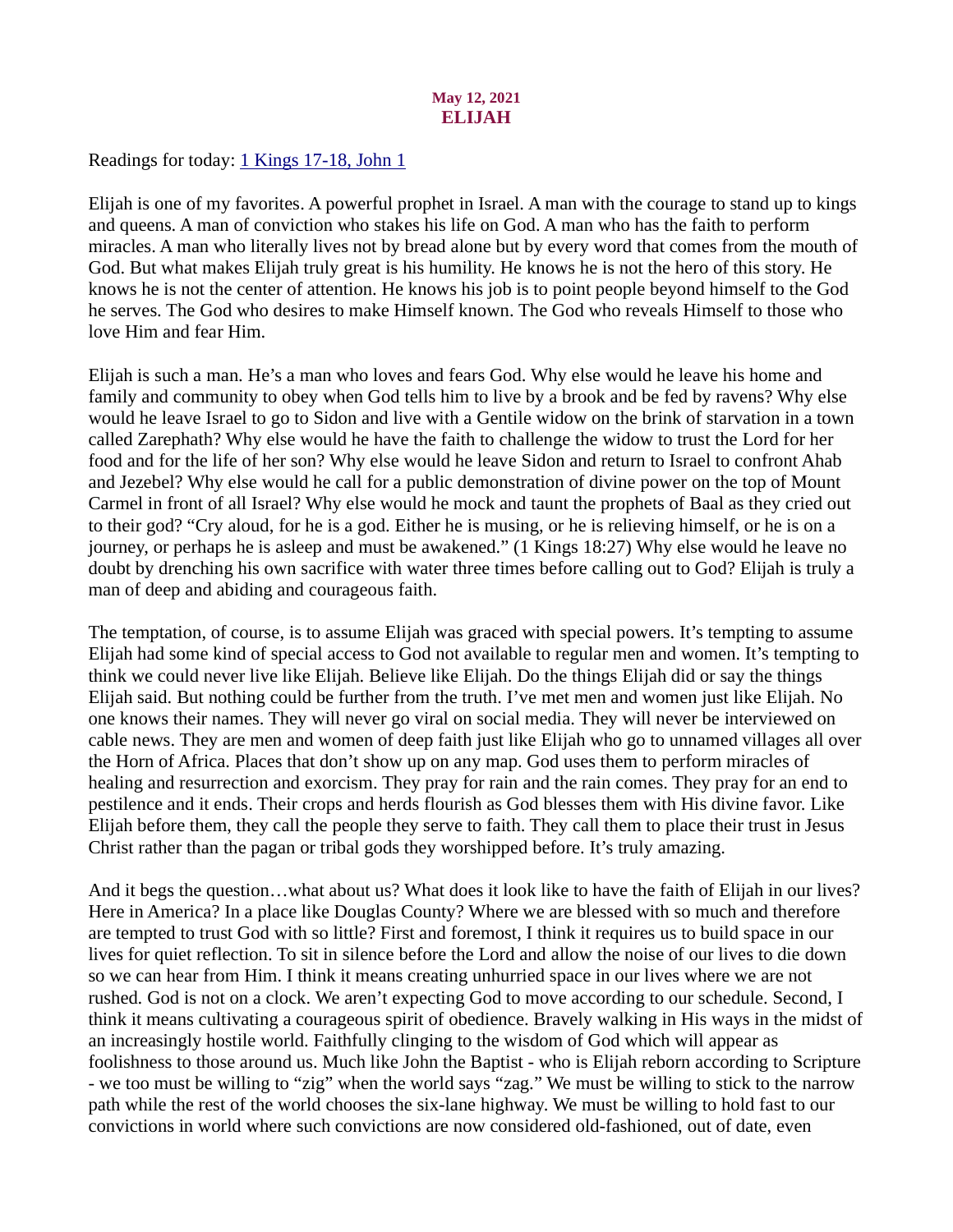dangerous and oppressive. Ultimately, like Elijah. Like John the Baptist. Like so many saints who have gone before us. We must be willing to be a "lone voice crying in the wilderness…prepare the way of the Lord!"

Readings for tomorrow: 1 Kings 19-20, John 2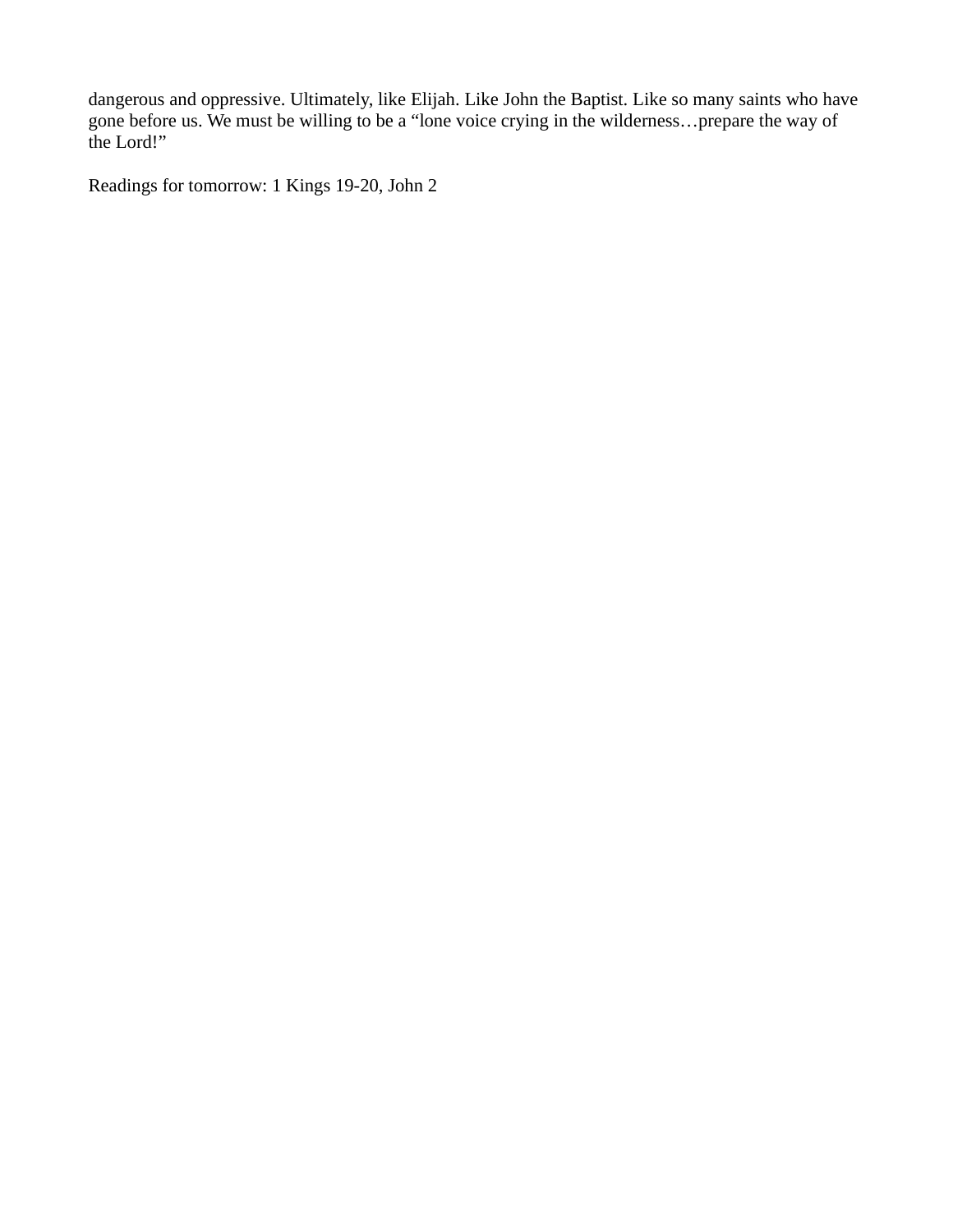#### May 13, 2021 GOD STILL SPEAKS

<span id="page-16-0"></span>Readings for today: [1 Kings 19-20, John 2](https://www.biblegateway.com/passage/?search=1+Kings+19-20%2C+John+2&version=ESV)

I love the story of Elijah. I love his faithfulness. I love his courage. I love his passion. I love his heart. What makes Elijah so great was his ability to listen to the Word of the Lord. His sensitivity to the Holy Spirit. His humble submission and willingness to sit in God's presence in silence. As I mentioned in yesterday's devotional, there was nothing great about Elijah. Nothing unusual. Nothing out of the ordinary. He was simply a human being. A human being like any other human being. A man just like any other man. But he was called to play a specific role in God's Kingdom and the life of Israel.

Elijah was a prophet. A man set apart to hear the Word of the Lord and deliver it to God's people. The Word of the Lord came to Elijah, telling him there would be a famine in the land and to go and live by a brook where the ravens would feed him. When the brook ran dry, the Word of the Lord came to Elijah and told him to go to Zarephath where a widow would care for him. When the widow's son died, the Word of the Lord came through Elijah to raise him the dead. The Word of Lord challenged Elijah to risk his life and confront King Arab. Queen Jezebel. 450 prophets of Baal. After a miraculous victory, the Word of the Lord opened Elijah's eyes to see the coming rain. When Elijah ran for his life, the Word of the Lord again came to him bringing comfort and peace.

This one of my favorite stories in all of Scripture. Elijah falling into a deep depression after his greatest victory. He must have wondered to himself, "What more can I do? I literally just called down fire from heaven and still it is not enough to bring Ahab and Jezebel to repentance." But once again, Elijah leaned on the Word of the Lord. He traveled to the mountain of God. The same mountain where Moses received the Ten Commandments. The same mountain where God revealed Himself to Israel in fire and smoke and great darkness. On this same mountain, Elijah meets with God. The wind howls. The earth shakes. Fire breaks out. Finally there is silence. God speaks. Whispering His will to His beloved prophet.

I have no idea what life is like for you right now. Perhaps you are feeling buffeted by hurricane force winds. Perhaps you feel the earth giving way beneath your feet. Perhaps fire has broken out threatening to burn everything you've built to the ground. Maybe you've just won an incredible victory. Achieved a lifelong dream. Found professional success. Perhaps you're depressed and lonely and anxious and afraid. Maybe you're even considering taking your life. Let the story of Elijah encourage you. God is not done with you! He meets you in every season of life! He is with you on the mountaintop when everything is going so well. He is with you in the valleys when it feels like you can barely go on. He is speaking to you. He has some things to say to you. You are His beloved and He will never leave you or forsake you.

How can you tune into what He's saying? You have to do what Elijah did. You have to get quiet. You have to build time in your life for silence. Turn off the devices. Turn off the television. Turn off the ringer on your phone. Get by yourself. Find a spot to be alone. It could be in your home. Out on a trail somewhere. Even in your car. God speaks to us in whispers. He will not raise His voice to compete with the chaos of our lives. He will not talk over us. He will not interrupt us. He simply will wait until we are ready. Wait until we slow down. Wait until we get quiet. God wants you to hear Him today. He wants you to hear the things He has to say. Listen, friends. Give Him the space to speak and you will find the peace and comfort your soul craves.

Readings for tomorrow: 1 Kings 21-22, John 3:1-21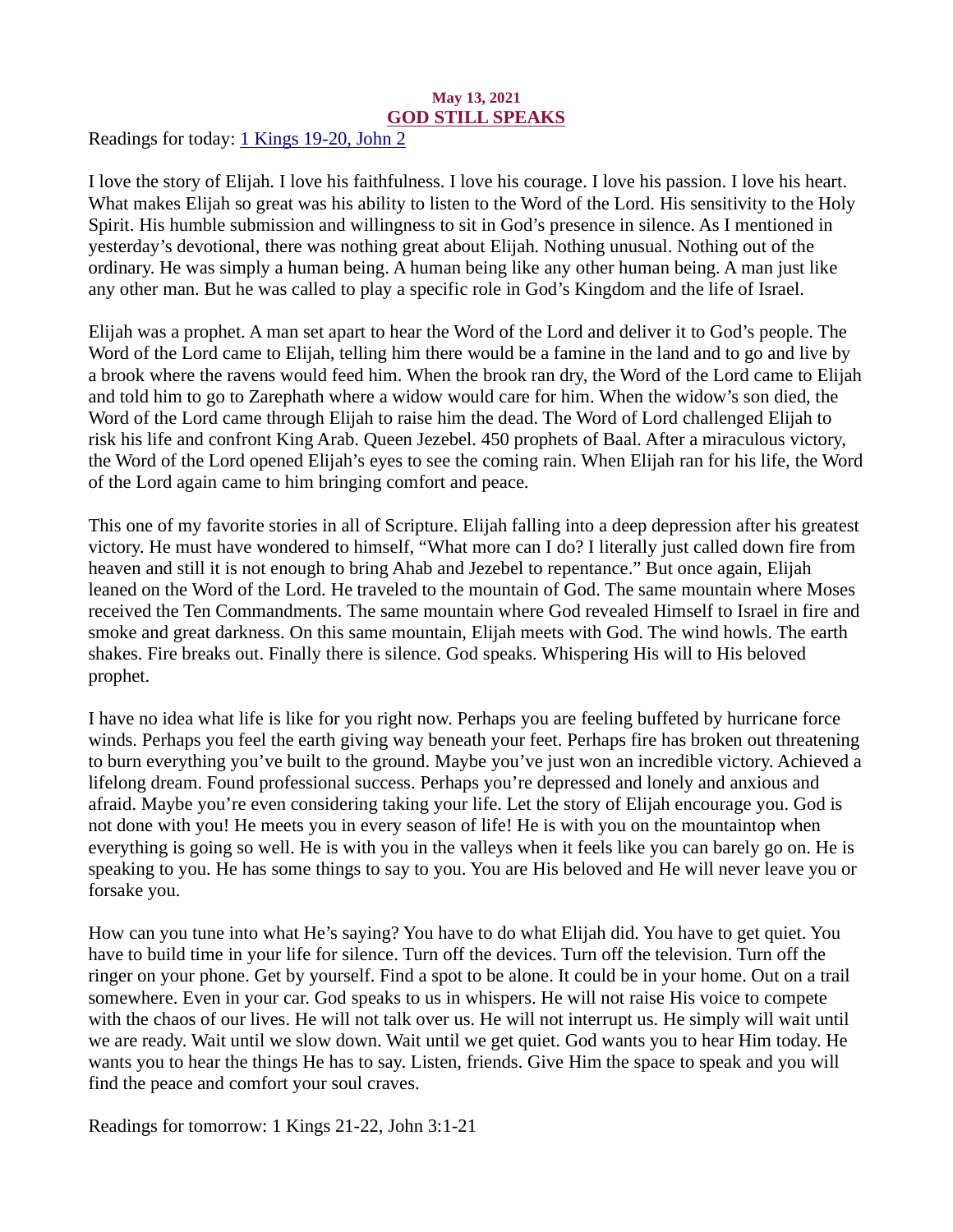#### <span id="page-17-0"></span>May 15, 2021 Streams in the Desert Readings for today[: 2 Kings 1-3, John 3:22-36](https://www.biblegateway.com/passage/?search=2+Kings+1-3%2C+John+3%3A22-36&version=ESV)

On one of my many trips to Ethiopia, we met with a group of denominational leaders in the southern region of the country to launch a new regional training center. The people in that part of Ethiopia are beautiful and industrious. They engage in backbreaking work every single day. They are mainly pastoralists who live a semi-nomadic lifestyle depending on the rains. They herd cattle and sheep. They raise camels and goats. They grow mouthwatering fruit. However, they are located pretty far from Addis Ababa which is the nation's capital. Because of the distance, they do not get a lot of aid from their government or even their denominational leadership. In addition, their remote location and nomadic lifestyle makes it difficult for them to connect with NGO's and Christian non-profits. Different church groups have come and gone over the years but the challenges are too much for them to overcome.

The leaders we met with that day shared all this with us as we talked about what a partnership might look like moving forward. One of them referenced the story we read today from 2 Kings 3. He told us it felt like they've been wandering in the wilderness for years with no water. Their people were tired. Their churches struggling. What little resources they did have were long gone. He said they had been praying for God to do what He did for Elisha and the kings. Fill the dry streambeds with water. Flood their valley and their land and their churches with resources so they could help their people and bring them to Christ. As he listened to us outline the details of our partnership agreement, tears came into his eyes. He let us know he truly believed the Petros Network was an answer to their prayers and he has been right. The partnership God led us to forge with these brothers and sisters is leading to incredible fruit as hundreds of churches are now being planted and thousands brought to Christ. Further plans for education and clean water access are also being made as we continue to pray for God to fill the dry steams with Living Water!

Where do you need Living Water in your life? The prophet Jeremiah warns us not to try to quench our thirst in the broken cisterns we tend to make for ourselves. Instead we are to quench our thirst in Christ! We are to come to Him and let Him refresh and renew us every day. Too often, we make our plans just like the kings did. We do not consult God. We do what we think is best. And we end up in the desert. Wandering in the wilderness. Struggling to survive. Today's passage calls us to "inquire of the Lord" when we find ourselves in those spaces. To seek His will through His Word and in prayer. To engage in worship as we seek His presence. Intimacy with Christ is the only thing that can truly quench our thirst and satisfy our hunger. His abiding Presence is the source of Life itself and our connection to Him is vital if we are to flourish.

Engage in self-examination today. Ask Christ to reveal to you those areas of your life where you are trusting in your own wisdom and strength. Engage in prayer today. Ask Christ to give you a hunger and thirst for His Presence. Meditate on God's Word today. Ask the Holy Spirit to reveal His will to you through the text. Most of all, trust Christ is for you. He loves you. Christ longs to become a spring inside you eternally flowing with Living Water so you will never be thirsty again.

Readings for tomorrow: 2 Kings 4-9, John 4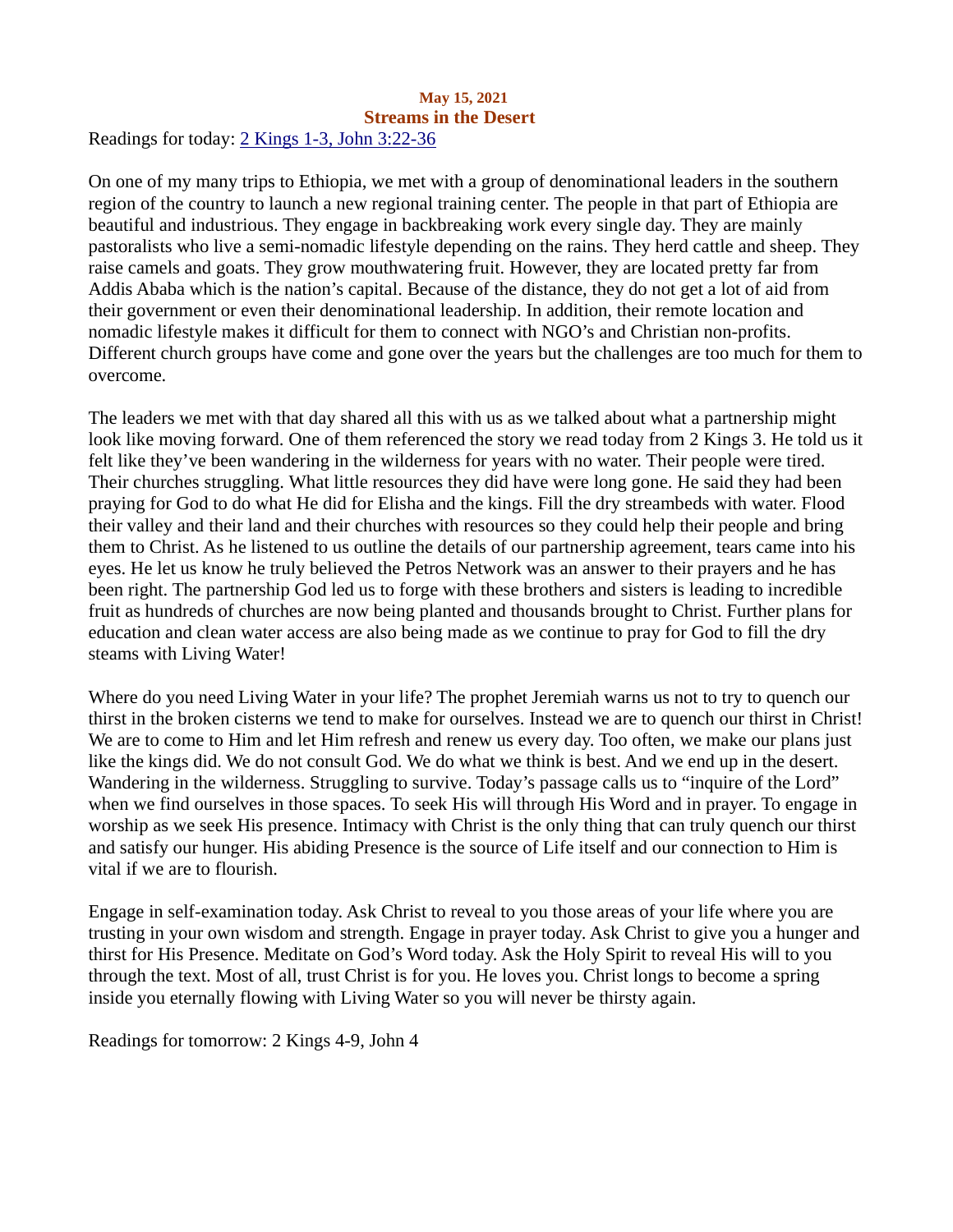## May 17, 2021 OPEN OUR EYES

<span id="page-18-0"></span>Readings for today[: 2 Kings 4-9, John 4](https://www.biblegateway.com/passage/?search=2+Kings+4-9%2C+John+4&version=ESV)

I have heard it said that the world has yet to see the power that would be unleashed through one man or woman who's sold out to God. I disagree. I think we see such power all the time. Certainly in Scripture. Take the story of Elisha for instance. The dude is a one-man wrecking crew when it comes to Syria. Ben-hadad wanted to destroy Israel. Invaded time after time. He had the best generals. Mighty men of valor like Naaman. He had all the resources. All the men. All the horses and chariots. The odds were surely in his favor. But Israel had one advantage...Elisha. A man who loved God with all his heart. From Elisha's deep faith sprung wisdom and insight and even prophetic utterances. He thwarted the plans of Ben-hadad to such an extent that his counselors believed it was like Elisha was hanging out in Ben-hadad's bedroom!

Elisha posed such a great threat that Ben-hadad sent his entire army on a seek and destroy mission. Find him. Kill him. Destroy whatever city is giving him refuge. So Elisha and his servant wake up one morning only to see the Syrian army arrayed before them in all its might. It must have been an intimidating sight. The servant is immediately afraid. What will we do? How will we survive? But Elisha doesn't miss a beat. He asks God to open the eyes of his servant so that he can see what Elisha sees. Horses. Chariots. The mountains ringed with fire from the army of the Lord.

This is one of my favorite stories in all of Scripture because of the reminder that though my circumstances may seem bleak. Though I may undergo all kinds of trials and tribulations. Though I may suffer and struggle and hurt. Though the enemy wage war against me. Though the government or culture or society grow increasingly hostile to the gospel. No matter what may come, my adversaries as numerous as they may be - are no match for the armies of the Lord! His sovereign hand continues to lead and guide and protect. His power cannot be measured. His wisdom cannot be fathomed. And if I will simply lift my eyes above the hills, I will see where my true help comes! (Psalm 121)

"Again I saw that under the sun the race is not to the swift, nor the battle to the strong, nor bread to the wise, nor riches to the intelligent, nor favor to those with knowledge, but time and chance happen to them all." (Ecclesiastes 9:11) I frequently find myself in positions where I am weak. I have no power. No authority. I am not strong or swift or wise or wealthy. In those moments, I am tempted to despair. And that's when God has me right where He wants me! God does His best work when I come to the end of myself. God does His greatest work when I get out of the way. God is at His most glorious when I am weak and afraid and lonely and have nowhere else to turn. All I have to do is open my eyes. See the power He has brought to bear. Sit back and watch Him go to work. Trust Him for the victory.

Readings for tomorrow: 2 Kings 10-11, John 5:1-29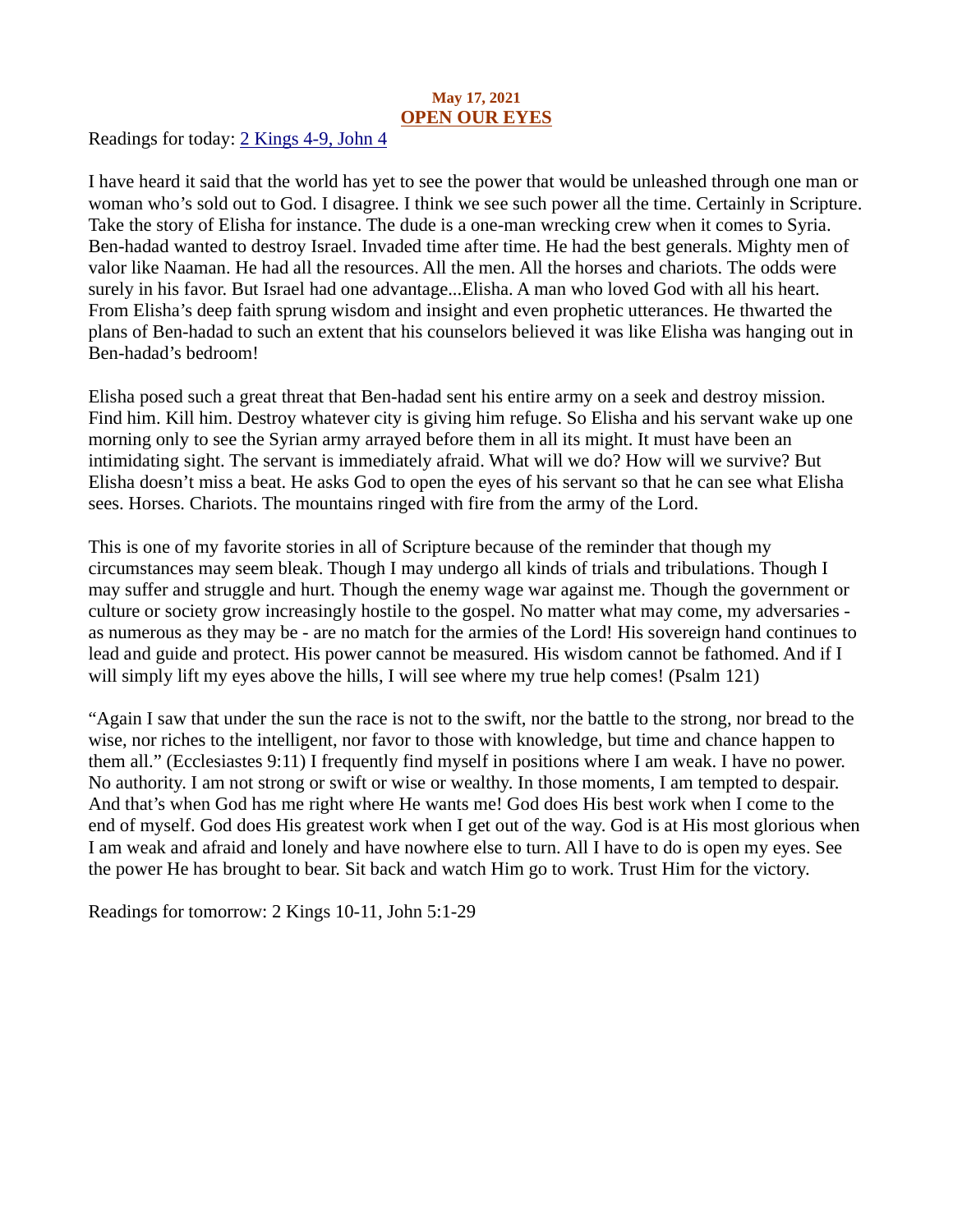#### May 19, 2021 THE STEADFAST LOVE OF GOD

<span id="page-19-0"></span>Readings for today[: 2 Kings 12-14, John 5:30-47](https://www.biblegateway.com/passage/?search=2+Kings+12-14%2C+John+5%3A30-47&version=ESV)

Every time I read through the histories of the Old Testament, I am struck by the same tragic pattern that seems forever stuck on repeat. Humanity has been singing the same sad song since the Fall. Cain and Abel. The state of the world just before the Flood. Tower of Babel. The time of the Judges. Left to her own devices, humanity inevitably descends into godlessness. Violence. Suffering. Pain. God grieves over all He has made and executes His righteous judgment. Humanity drowns. Languages are confused. People scatter. Enemies oppress and enslave. God using all of it to bring humanity to her knees. To bring humanity to repentance. To bring humanity back to a right relationship with Him.

The time of the kings is no different. Good kings turn their hearts towards God and the people are blessed. Evil kings do what is right in their own eyes and the people suffer. God sends prophets like Elijah and Elisha to call them to repentance but they are largely ignored. Finally, God sends judgment. He raises up adversaries both within and without Israel. Rebellion. War. Death. Kings are murdered. Families are decimated. God's righteous wrath over sin on terrible display.

Humanity never changes. No matter how much "progress" we make technologically, scientifically, culturally, intellectually, you name it…we remain morally depraved. Our hearts are hard towards God. Our necks are stiff. We refuse to bend the knee. The world around us is still awash in injustice and violence. We simply cannot escape our corrupt human nature. Our will to power. Our lust for pleasure. Our craving for wealth. The Bible's diagnosis is incisive and true. "None is righteous, no, not one; no one understands; no one seeks for God. All have turned aside; together they have become worthless; no one does good, not even one." (Romans 3:10-12) And just when it seems like all is lost. The end is near. All hope is gone. God relents. God reaches out. God intervenes once more.

"But the Lord was gracious to them and had compassion on them, and He turned toward them, because of His covenant with Abraham, Isaac, and Jacob, and would not destroy them, nor has He cast them from His presence until now." (2 Kings 13:23) No matter how far humanity falls. No matter how bad things may get. No matter how much violence and suffering and pain may be taking place. God is faithful. God is true. God is steadfast. He will not abandon us. He will not forsake His people. He loves us with an everlasting love. "For his anger is but for a moment, and his favor is for a lifetime. Weeping may tarry for the night, but joy comes with the morning." (Psalms 30:5)

Readings for tomorrow: 2 Kings 15-17, John 6:1-21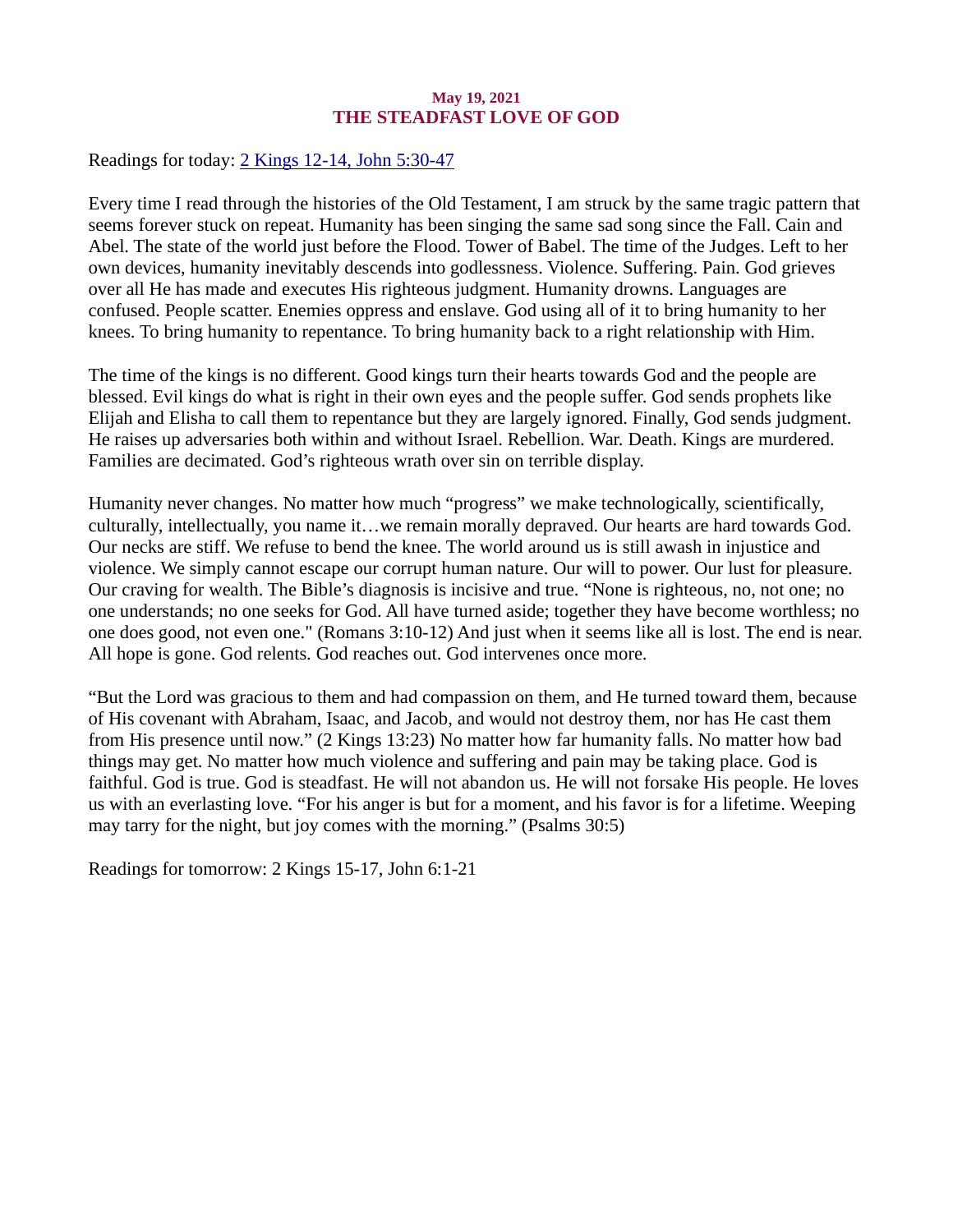#### May 20, 2021 WE ARE WHAT WE WORSHIP

<span id="page-20-0"></span>Readings for today[: 2 Kings 15-17, John 6:1-21](https://www.biblegateway.com/passage/?search=2+Kings+15-17%2C+John+6%3A1-21&version=ESV)

There are lots of forces in this world that shape a person. Genetics. The environment we grow up in. Family of origin. Socio-economic status. Level of education. Exposure to social media. Peer pressure. But there is one force we often neglect and that is worship. Worship has the power to shape us in profound ways. It can form and de-form. It can build up or tear down. It can purify or corrupt. It can straighten out or warp how we think about God, ourselves, and the world around us.

Throughout the books of the Kings and Chronicles, we read about the high places Israel refused to tear down. Sacred shrines where they often worshipped false gods. Baal. Asherah. Molech. The list goes on and on. Some of these false gods demanded child sacrifice. Some of them demanded sexual orgies. Some of them demanded cutting and self-harm like we saw with the prophets of Baal who Elijah confronted a few chapters back. These false gods and goddesses were capricious and arbitrary. They placed no value on human life. They didn't care at all about the people. And this makes perfect sense because they were not real. They were simply a projection of humanity's worst fears and corrupt fantasies.

Some might be tempted to assume that because such gods are not real that there can be no harm in worshipping them. Not true! Listen to what God says in 2 Kings 17:15, "The people of Israel went after false idols and became false, and they followed the nations that were around them, concerning whom the Lord had commanded them that they should not do like them." You see, we can't help ourselves. We become what we worship. When we worship something false, we become false. When we worship something evil, we justify all kinds of evil in our own hearts. When we worship like the pagan nations of the earth, we lost sight of our high calling to be a "chosen people, a holy nation, a royal priesthood, a people for God's own possession."

A few years back I was talking to a friend of mine who grew up Hindu in India. He now lives and works in the U.S. and is functionally atheist. Over dinner, we talked about a wide range of topics. The state of the world today. The value of human life. Our goals and dreams and aspirations. What emerged was two very different visions of the "good life." For my friend, human life held no intrinsic value in itself but only as one pursued "dharma" or the right way of living. Good and evil were relative terms depending on one's station in life. The goal of existence is to leave the material body behind to join with Brahman. These beliefs shaped how my friend engaged politically, socially, and culturally. They shaped who he voted for, what public policies he supported, and how he perceived others. Especially those who disagreed with him. They even shaped how he understood himself on some level.

After listening to my friend, I had the opportunity to share what I believed. I shared with him my understanding that all human life has intrinsic value because every human being is made in the image of God. I shared with him how good and evil are immutable categories to a great extent because they are defined by God Himself. Finally, I shared with him how much God loves the world and all that is in it. In fact, He loved it so much He gave His life for it so the goal cannot be to escape this world but to redeem it. These beliefs shape how I engage politically, socially, and culturally. They shape who I vote for, what public policy I support, and how I perceive others. Especially those who disagree with me. They even shape how I understand myself on some level.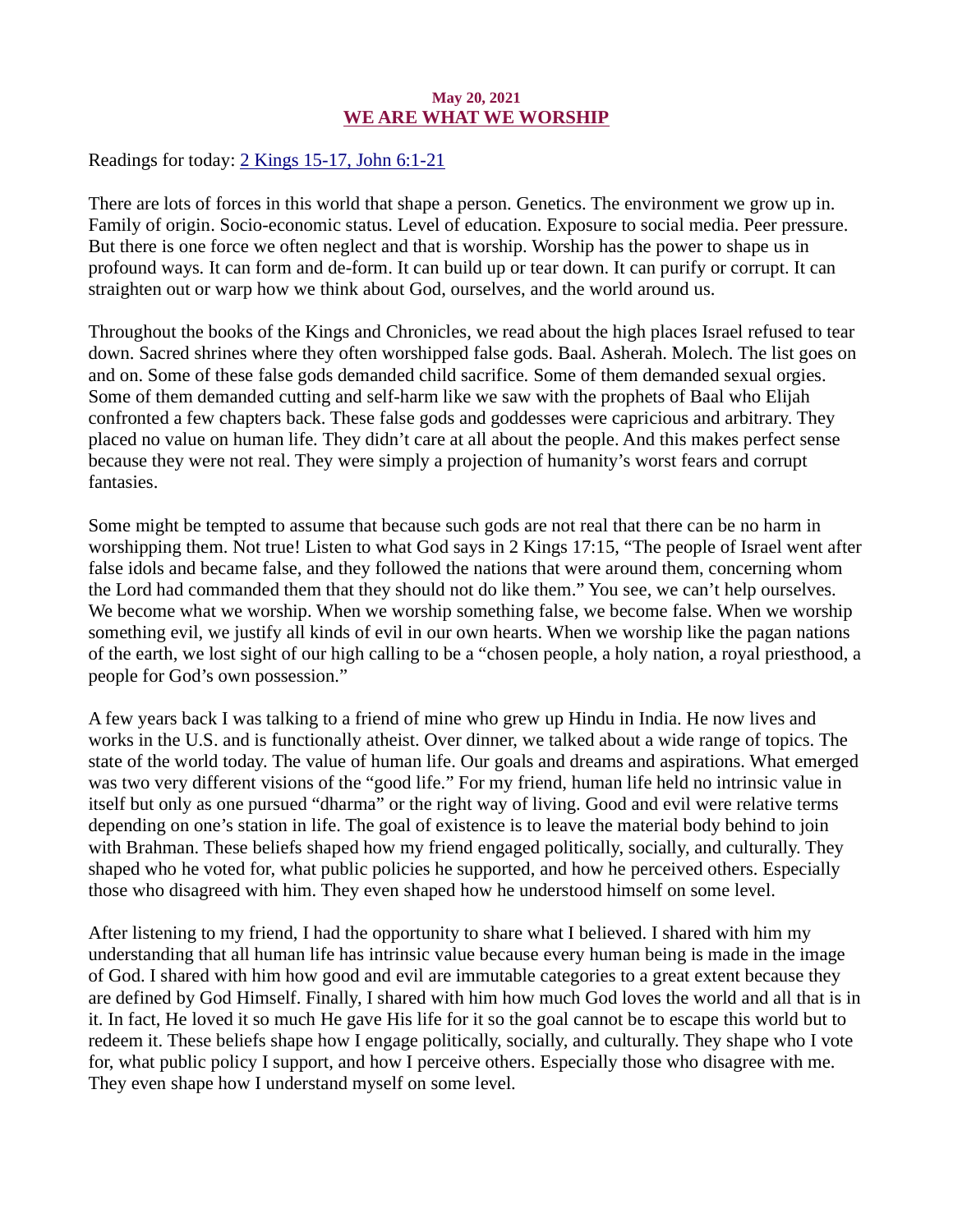It was a rich and respectful conversation that validated a fundamental principle for me…we are what we worship. What we believe about God shapes everything. It shapes how we think about ourselves. It shapes how we think about others. It shapes how we think about the world. So who do you worship? Is it the God who revealed Himself fully and completely in Jesus Christ? Or is it a god of your own making? Is it the God who loved and valued you so much, He gave His only begotten Son for you? Or is it a false god on whom you project all your fears and fantasies? If we worship false gods, we become false ourselves. If we worship the true God, we become more truly ourselves. The people God created and calls us to be!

Readings for tomorrow: 2 Kings 18-19, John 6:22-59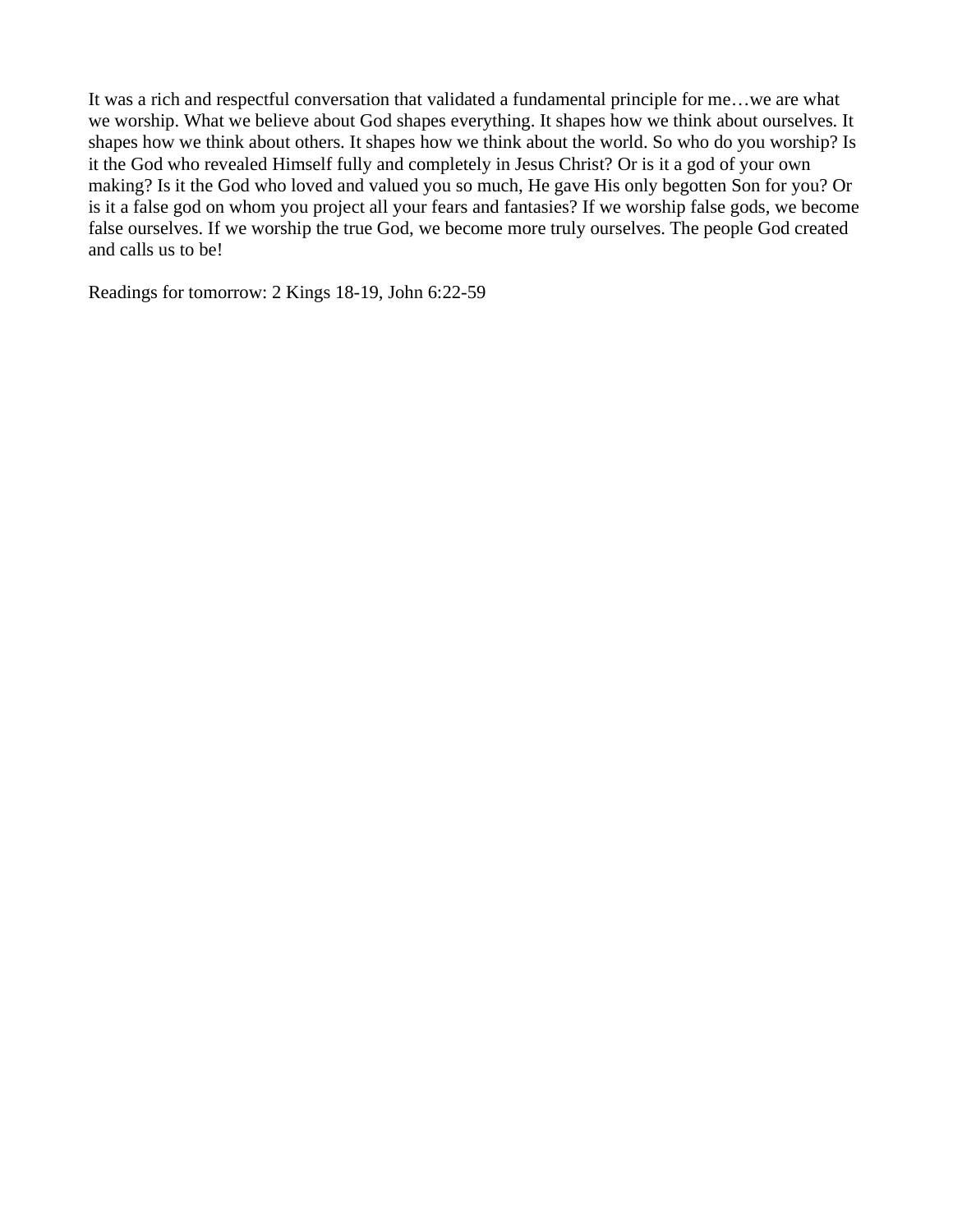## May 21, 2021 REVIVAL

<span id="page-22-0"></span>Readings for today: [2 Kings 18-19, John 6:22-59](https://www.biblegateway.com/passage/?search=2+Kings+18-19%2C+John+6%3A22-59&version=ESV)

"The world has yet to see what God will do with a man fully consecrated to Him." - Dwight L. Moody

Hezekiah is a remarkable man. The polar opposite of his father. Where his father was unfaithful, Hezekiah was faithful. Where his father was morally compromised, Hezekiah was pure. Where his father was evil, Hezekiah was good. One wonders where Hezekiah learned such faithfulness. What made him turn from his father's ways? Who taught him the ways of the Lord? How did he know to cleanse the Temple, reinstitute the Levites, and celebrate the Passover? These things had been absent for decades. The Temple had been desecrated. The priests and Levites forgotten. And yet somehow Hezekiah's heart was not only stirred to seek the Lord in this pagan environment but God provided faithful teachers along the way to instruct and guide him. They remain nameless. Their identities known only to God. But what an impact they make through this great man!

Hezekiah is a great example of what can happen when key leaders seek the heart of God. God doesn't need our wealth. He doesn't need our power. He doesn't need our influence or position or authority. He simply needs our hearts. If we seek to love God with all our heart, soul, mind and strength; His promise is to use us to make a Kingdom-sized impact on those around us. Hezekiah "trusted in the Lord, the God of Israel, so that there was none like him among all the kings of Judah after him, nor among those who were before him." (2 Kings 18:5) He dedicated his life to the destruction of idolatry. He tore down the pagan shrines that dotted the hillsides. He destroyed the bronze serpent Moses had made in the wilderness to save the people from poisonous snakes. We know from the Chronicles that he cleansed the Temple. He restored true worship. He sent messengers throughout the length and breadth of the nation to invite people to celebrate the Passover meal. And even though the people had forgotten how to cleanse themselves in preparation, Hezekiah interceded on their behalf, calling on God to honor the intent of their hearts. The impact of this time of celebration was so profound, the people asked to stay an additional seven days to keep worshipping! "And the people of Israel who were present at Jerusalem kept the Feast of Unleavened Bread seven days with great gladness, and the Levites and the priests praised the Lord day by day, singing with all their might to the Lord. And Hezekiah spoke encouragingly to all the Levites who showed good skill in the service of the Lord. So they ate the food of the festival for seven days, sacrificing peace offerings and giving thanks to the Lord, the God of their fathers. Then the whole assembly agreed together to keep the feast for another seven days. So they kept it for another seven days with gladness." (2 Chronicles 30:21-23) Once the feast was compete, the people - inspired by the worship of the True and Living God and Hezekiah's example - returned to their homes to continue to purge the nation of its idolatry. "Now when all this was finished, all Israel who were present went out to the cities of Judah and broke in pieces the pillars and cut down the Asherim and broke down the high places and the altars throughout all Judah and Benjamin, and in Ephraim and Manasseh, until they had destroyed them all. Then all the people of Israel returned to their cities, every man to his possession." (2 Chronicles 31:1) This is nothing short of revival!

I know a lot of Christians who pray for revival. They pray regularly for a fresh movement of God's Spirit through their lives, churches, communities, and their nation. If that describes you...and I hope it does!...I want to encourage you to follow Hezekiah's example. Don't wait! Don't delay! Simply begin to seek God's face right where you are! If you are a mother or father, seek God's heart for your home and children. If you are a student or employee, seek God's heart for your school or place of work. If you are a business, community, or church leader, seek God's heart for the people you serve. If you are a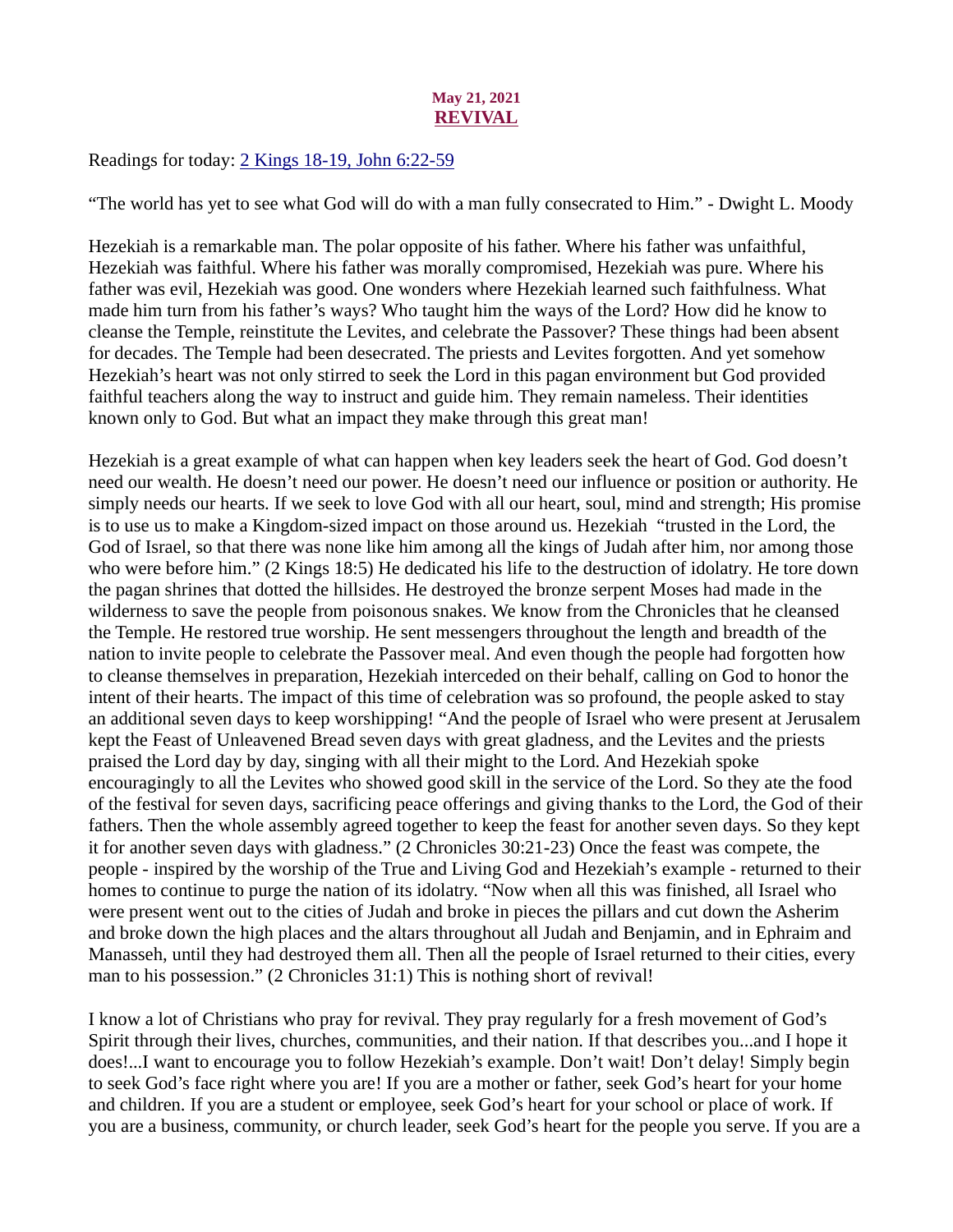national leader, seek God's heart for your country. The secret to Hezekiah's success had very little to do with his authority as king. It had everything to do with his heart for God.

I want to challenge you to pray this prayer or one like it for yourself. "Father, I want to do what is good and right and faithful before You. Every work I undertake at my job, in my home, with my friends, at my church I do in accordance with Your commands. I am seeking You, Father. I want to serve you with all my heart. May everything I do prosper in order to bring glory to Your great name." Now you try. Insert your name. Insert your situation. Insert your circumstances and seek God with all your heart. Put Him to the test. Call on His faithfulness. I trust you will be amazed at what takes place.

The world has yet to see what God will do with a man or woman fully consecrated to Him. Your spouse has yet to see what God will do with a husband or wife fully consecrated to Him. Your children have yet to see what God will do with a mother or father fully consecrated to Him. Your boss or teacher has yet to see what God will do with an employee or student fully consecrated to Him. Your church or community has yet to see what God will do with a woman or man fully consecrated to Him. Consecrate yourelves, friends, to the Lord! Let Him use you for His purposes and His glory in the world!

Readings for tomorrow: 2 Kings 20-22, John 6:60-71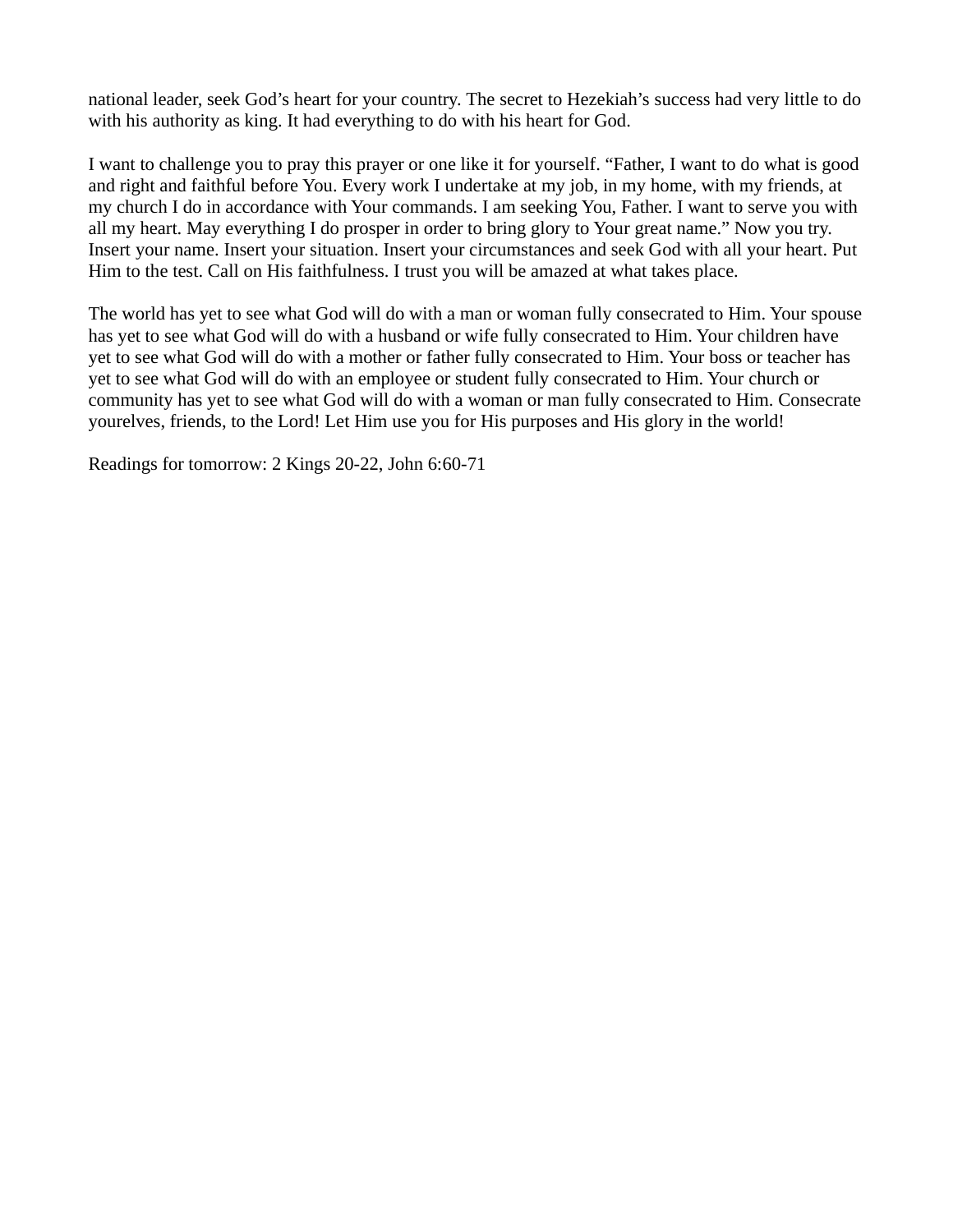## May 22, 2021 LEADERSHIP

<span id="page-24-0"></span>Readings for today: [2 Kings 20-22, John 6:60-71](https://www.biblegateway.com/passage/?search=2+Kings+20-22%2C+John+6%3A60-71&version=ESV)

Everything rises and falls on leadership. Several years ago, I spent time in Rwanda. One of the most impactful moments of my trip was visiting the National Genocide Museum in Kigali. Standing at the mass graves of over 250,000 people was sobering to say the least. In all, the genocide claimed the lives of over 1.1 million people. Most of whom were killed by friends, neighbors, even family members. A national trauma survey by UNICEF estimates that 80% of Rwandan children experienced a death in their family in 1994. 70% witnessed someone being killed or injured and 90% believed they would die. How could such a thing happen? Leadership. An unholy alliance between the racist government of Juvenal Habyarimana and the "Hutu Power" promoting media run by Hassan Ngeze combined to create the conditions whereby such a horror was possible. Aided and abetted by the French government who supplied arms and training, the government worked hard to gain control over the country as they prepared to implement their own version of Hitler's "Final Solution." As the international community turned their backs on Rwanda, evil was allowed to flourish and the results were beyond tragic.

Such leaders are not unknown in the Scriptures. Manasseh reigned for over fifty years and in that time, "did what was evil in the sight of the Lord, according to the despicable practices of the nations whom the Lord drove out before the people of Israel." (2 Kings 21:2) He reinstituted pagan idol worship, rebuilding the high places his father had torn down. He defiled the Temple by setting up altars to foreign gods. "He burned his sons as an offering in the Valley of the Son of Hinnom, and used fortunetelling and omens and sorcery, and dealt with mediums and with necromancers. He did much evil in the sight of the Lord, provoking him to anger." (2 Chronicles 33:6) In short, he did more evil is reign than all the kings who had come before him and after he died, his son Ammon continued in his ways. It was the darkest period in the southern kingdom's history and the people were led astray. Everything rises and falls on leadership.

All of us are leaders. Leadership begins with self. Learning to control our thoughts and desire and channel them to godly action. Leadership continues in the family. We lead our families as fathers and mothers and teach our children to walk in God's ways. We lead at work as we use our influence whether supervisor or employee - to impact the health and well-being of others and our organization's future. We lead at church by the way we worship and serve our brothers and sisters in Christ. We lead in every sphere of life so here's the critical question...what kind of leader are you? When the final analysis is in and the impact of your life is measured, will it be for good or for evil in the eyes of the Lord?

Everything rises and falls on leadership. How are you doing?

Readings for tomorrow: None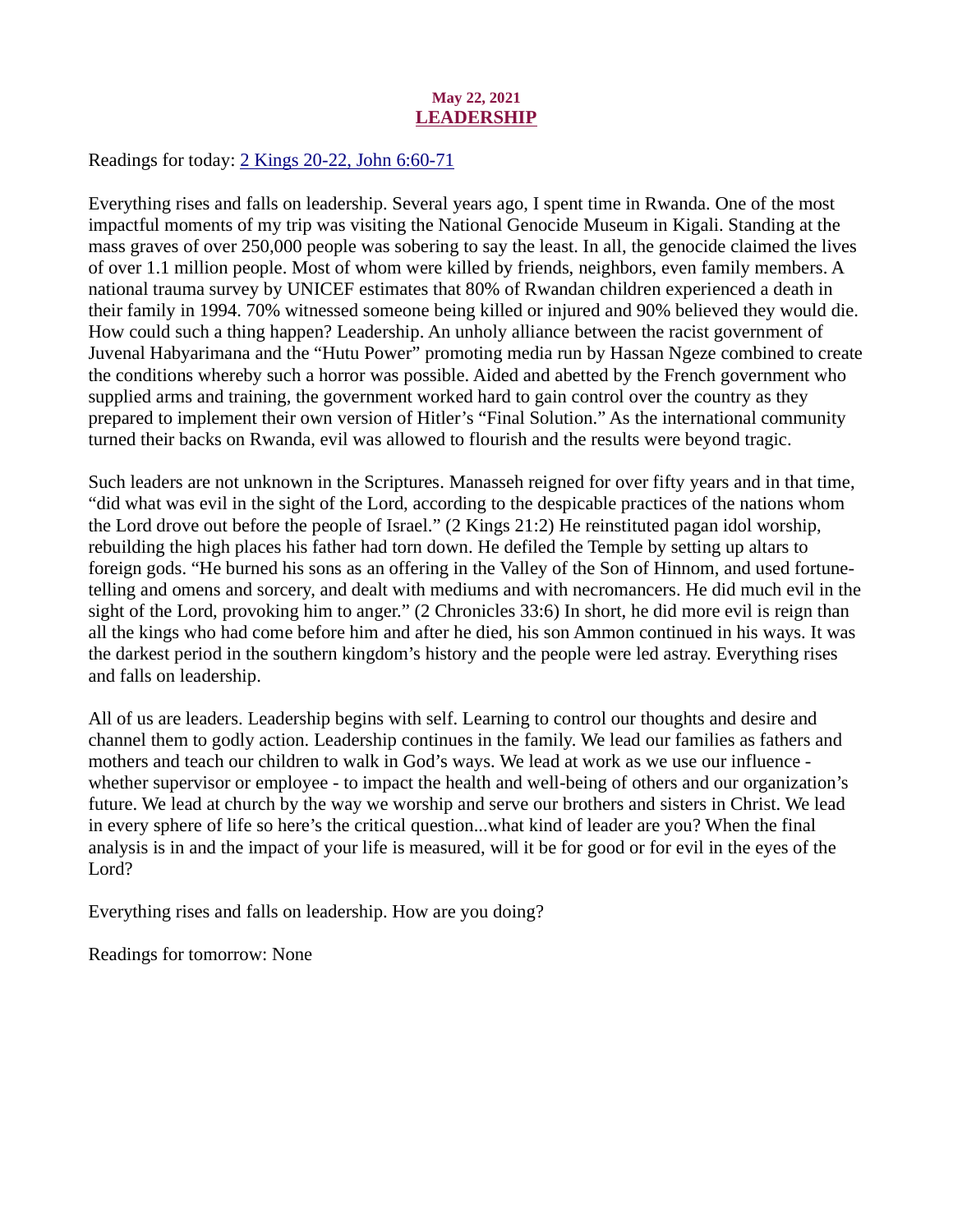## May 24, 2021 SPIRITUAL BLINDNESS

<span id="page-25-0"></span>Readings for today: [2 Kings 23-25, 1 Chronicles 1-2, John 7:1-52](https://www.biblegateway.com/passage/?search=2+Kings+23-25%2C+1+Chronicles+1-2%2C+John+7%3A1-52&version=ESV)

Amazing grace, how sweet the sound that saved a wretch like me! I once was lost but now am found, was blind but now I see.

Those words always run through my head when we read about the final days of the Kingdom of Judah and the end of Zedekiah. It's a pretty gory picture. The King of Babylon captures him as he tries to escape the destruction of Jerusalem. Makes him watch while he slaughters his sons and then puts out his eyes. It's that last detail that I find myself pondering yet again. It's just a painful reminder of how utterly broken Zedekiah had become. I also wonder if there wasn't something more symbolic at work as well. After all, Zedekiah had been spiritually blind for years. He reigned for eleven years in Jerusalem but did evil in the sight of the Lord. He did not honor God. He did not walk in God's ways or according to God's commands. He disdained the Word of the Lord and rejected the worship of the Lord. So perhaps his physical blindness is simply the logical consequence of his spiritual blindness and that's why it's mentioned more than once in Scripture. (See Jeremiah 39 and 52)

I remember my own spiritual blindness. I was raised in the church. My parents were faithful to take me to worship every Sunday. I sang in the choir. I hung out at youth group. By all outward appearances, I was incredibly engaged. However, my heart was hard. Selfish. Locked in sin. I was blinded by my own desires. My own fears. My own doubts. I could not see God. Could not hear God. Did not want to follow God. This was all exposed my freshman year of college. Once outside of the protective rhythms and accountability my parents set, I floundered. I was lost. I wandered aimlessly. I drank heavily. Skipped class. Avoided God. When confronted, I blamed others. I blamed my professors. I blamed my friends. I was so blind I could not see the wretch I'd become.

That's when I met Jesus. He confronted me on a sidewalk right outside the UMC on the campus of the University of Colorado in Boulder. He opened my eyes and it was like I was seeing the world for the very first time. The light was blinding. The exposure painful. All my sins were laid bare before Him. There was no escape. I was overwhelmed by sorrow. Overwhelmed by grief. Overwhelmed by the depth of my sin. The road back to health was not easy. It was one tentative step after another. It required facing the consequences of my actions. The brokenness of my relationships. The anxiety of my failures. But Jesus was faithful. He was the light for my feet. The lamp for my path. Because my eyes had been opened, I could actually see the way He laid out for me.

I have no idea where you find yourself this morning. If you are blind or if you can see. Perhaps you are like Zedekiah or like I was prior to receiving Christ. Groping in the dark. Stumbling around in the shadows. Blinded by your desires. Fears. Doubts. Failures. I pray you come to Jesus! The One who specializes in restoring sight to the blind! Let Him open your eyes! Let Him show you His glory!

Readings for tomorrow: 1 Chronicles 3-5, John 7:53-8:11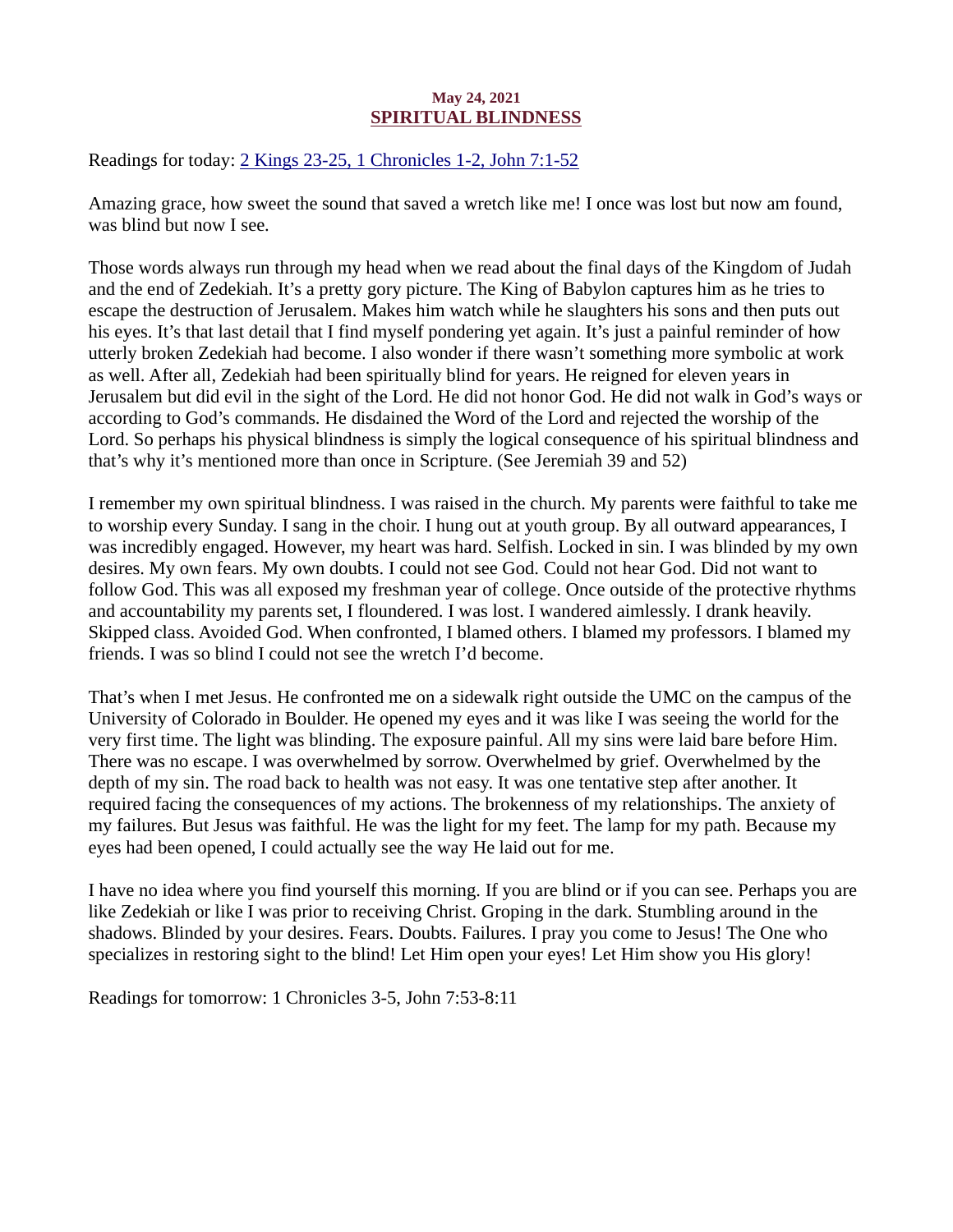## May 25, 2021 **CONNECTION**

<span id="page-26-0"></span>Readings for today: [1 Chronicles 3-5, John 7:53-8:11](https://www.biblegateway.com/passage/?search=1+Chronicles+3-5%2C+John+7%3A53-8%3A11&version=ESV)

There is an old story about a pastor who went to visit a parishioner whom he had not seen for a while. It was a cold morning so when the pastor showed up, the man had the coffee hot and a roaring fire going in the fireplace. They both sat down and the pastor asked how things were going. The conversation ranged from work to family to health to life in general. The man was doing well. Finally, the conversation got around to faith. And the man started to talk about how he didn't need the church to worship God. He was doing just fine on his own. Praying. Reading the Bible. Walking through the woods. As he spoke, the pastor didn't judge. Didn't condemn. He simply reached over and with the tongs, took a coal out of the fireplace and placed it on the hearth. As the man spoke, his eyes kept going to the coal. At first it burned nice and hot but as time went on it began to grow cold. Having lost it's connection to the fire, it eventually burned out.

Life with God is like that. Life with community is like that. I cannot tell you the number of people I have spoken with over the years who have experienced this loss of connection. Their lives are so busy. Their feelings of isolation and loneliness so strong. The pain they carry is so great and my heart breaks for them. So many of them have nowhere to turn. Their relationship with God has grown cold. Their connection to community is tenuous at best. They have no one to call when they are in crisis. No one to lean on when times get tough…as they always do.

God designed us for relationship. We are made in His image after all and He exists eternally in relationship with Himself - Father, Son, and Holy Spirit. As such, we have a deep longing in our souls for connection. Connection with God. Connection with each other. It's why one of the worst forms of punishment is solitary confinement. It's just not good for us to be alone. It's why I've learned to love reading through the genealogies in the Bible. It reminds me I am surrounded by a great cloud of witnesses. Men and women of God who have walked this road before me. People with a story to share. Each name represents a person and each person represents a connection to God and to the people of God and ultimately, to the promises of God. Maybe it's David, the man after God's own heart. Maybe it's Jabez who prayed to God for protection. Maybe it's Judah who experienced the grace of God covering His sin. Over and over again, these names tell a story. Our story. This is our family history, friends. Our family tree. And as we tap into this story, we experience a deep connection to the One who made us. The One who loves us. The One who has come to rescue us. Even Jesus Christ.

As we emerge from the isolation of this past year, how are you intentionally rebuilding your connection to God and to His people? How are you helping others rebuild their connection? It's not easy. Especially when we've gotten used to being apart. It takes hard work and intentionality to re-introduce ourselves to each other. To shake another person's hand or give someone a hug. It may be uncomfortable at first as we exercise relational muscles that have atrophied over the last year. But it's absolutely essential if we are to thrive moving forward. So if you don't know where to start, let me recommend four spiritual practices that will help…

Daily Devotional Time: Spend time each day in prayer and reading/reflecting on Scripture. Find fifteen minutes or thirty minutes or an hour just to be with God. Use your commute. Use your lunch hour. Use your break time. Accept God's gracious invitation to spend time with Him.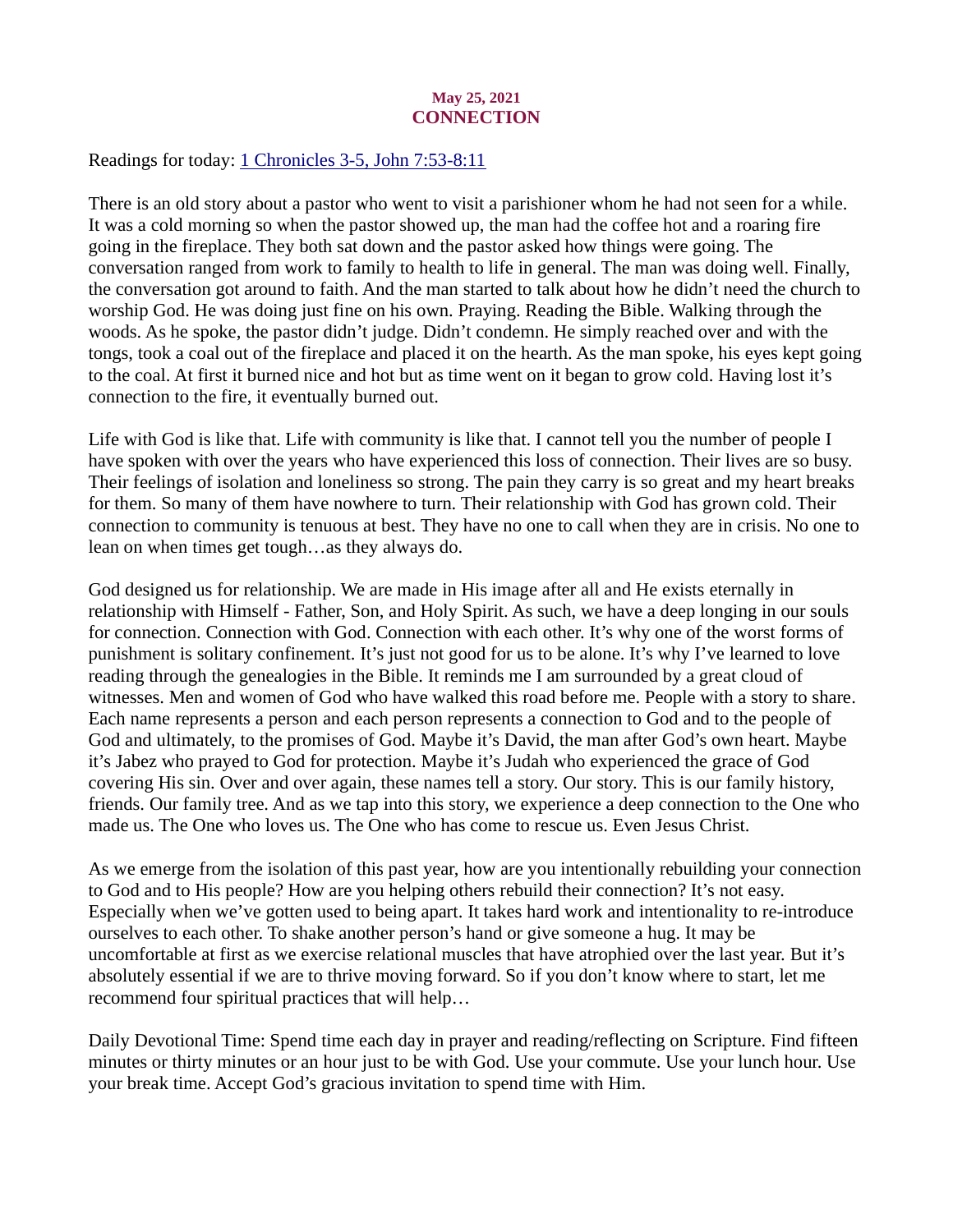Weekly Gathered Worship : Find a local church and plug in. Gather physically when you are able with God's people for worship each week. Don't approach it as a consumer experience (i.e. what did I "get out" of it today) but rather trust God to create a "cascading" effect in your life on a subconscious level through His Spirit as He draws you to Himself.

Join a small group: Find a few Christian friends and start meeting together intentionally for encouragement, vulnerable sharing, and accountability. Pray for each other. Talk to each other. Intentionally do life together. Will it be messy? Yep. Pursuing authentic relationships always is because we are all "authentically" sinful! :-) Press through the difficult conversations. Practice forgiveness and grace. You will find deep connection as you do.

Find a place to serve God's Kingdom: Don't just build this "connection" for yourself! Find a way to share it with others. As you go out to serve Christ and His Kingdom, you will become someone else's point of connection to God and to community. Isn't that awesome? God will use YOU to be His hands and feet in another person's life.

Do these four things over the course of a lifetime and I guarantee...GUARANTEE...you will grow a deep, abiding relationship with Christ and with God's people. Will there be disappointments along the way? Yes. Will you feel hurt at times? Absolutely. Is it easy? Nope. Not in our world. But nothing worth doing is EVER easy and that is particularly true when it comes to the most important relationship in our lives! So place your trust and your hope in Christ and let Him lead you to the abundant life He promises!

Readings for tomorrow: 1 Chronicles 6-7, John 8:12-38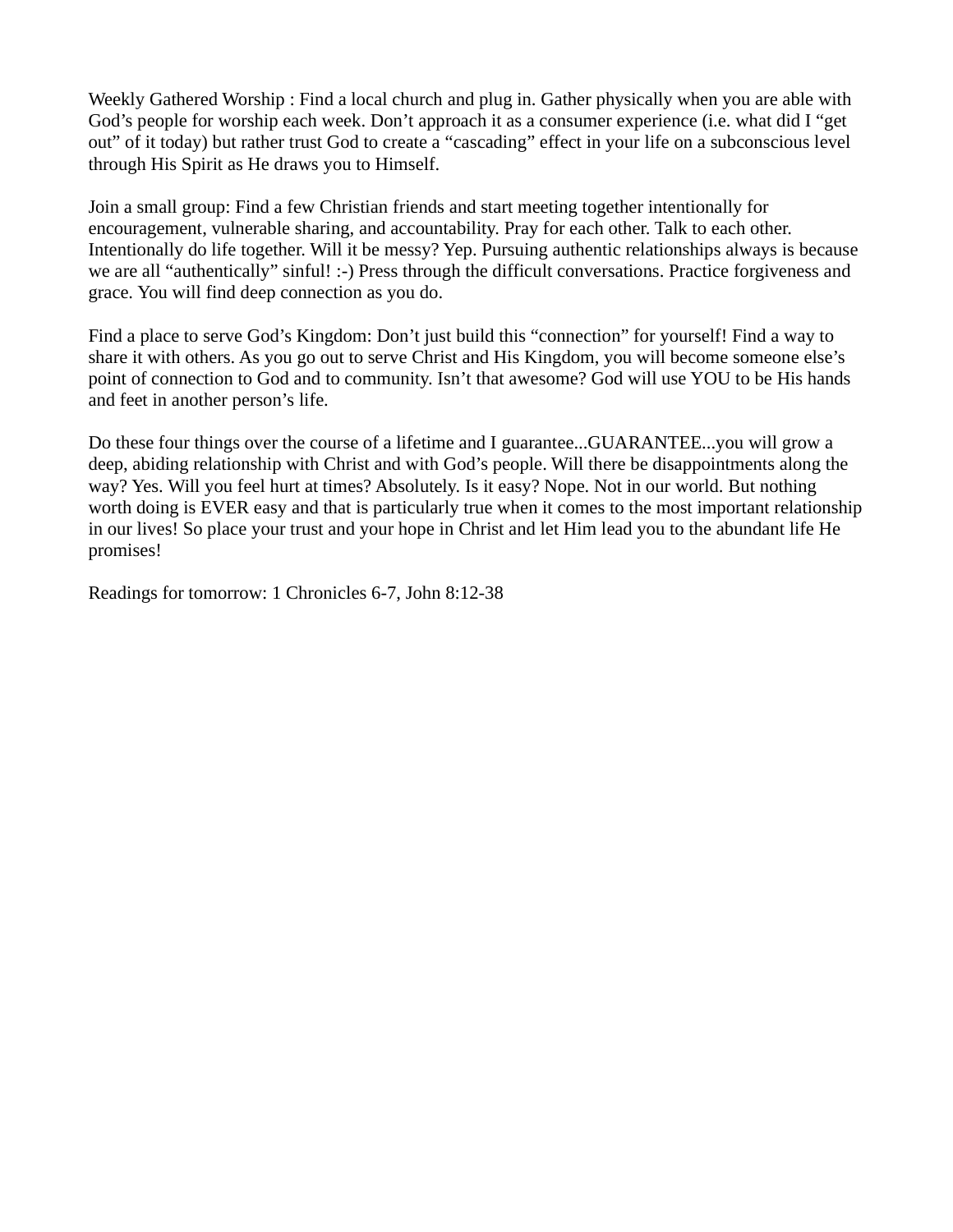## May 27, 2021 **GENEALOGY**

<span id="page-28-0"></span>Readings for today: [1 Chronicles 8-10, John 8:39-59](https://www.biblegateway.com/passage/?search=1+Chronicles+8-10%2C+John+8%3A39-59&version=ESV)

One key verse from today's reading is 1 Chronicles 9:1, "So all Israel was recorded in genealogies, and these are written in the Book of the Kings of Israel. And Judah was taken into exile in Babylon because of their breach of faith." Why are all these names important? Why are the generations laid down with such detail and specificity? Why record Israel according to their respective tribes? What's at stake here? Identity. Connection. History. Even their relationship with God. Israel took their history seriously. They took God's Word seriously. Even after they were carted off to exile in Babylon and were faced with the temptation to intermarry and lose their connection to their past, Israel remained faithful. They knew God had set apart the Levites to serve Him as priests. So the Levites remained set apart even in exile. They knew God had given authority to the tribe of Judah to reign and to rule. So the tribe of Judah continued to serve as princes and leaders for God's people. They knew David and Samuel had set apart certain families as gatekeepers, guardians of the Lord's treasury, etc. So they made sure these families retained those roles. And when Israel finally did return from exile, you see the descendents of these great men and women re-connecting to their glorious past.

Many of us have never been carried into exile. We've not had our identities wiped out. We've not had our history erased. We've not had our connection to our ancestors severed. At the same time, many of us have had this terrible and tragic experience. I think of my Native American friends. Their people lived on this continent for hundreds of years before the arrival of the first European explorers. Their land was stolen. Their tribe forcibly relocated. They were compelled to forgo the key rituals and give up the key rhythms that connected them to their history and their tribal identity. Their stories are terrible and heartbreaking. I think of my African-American friends. Their ancestors were brought over on slave ships across the Atlantic. Their connection to their homeland severed. Their connection to their history erased. Their connection to their past lost. They were given new names. They were forced to take on new identities. They suffered in slavery for hundreds of years. Even after the Civil War, they suffered under intense, systematic economic and political oppression. Their stories are terrible and heartbreaking. Sadly, these stories are all too common no matter where you go in the world today.

It's vital for those of us who have not suffered at the scale of others to humble ourselves and listen to those who have endured tremendous pain and loss. It is important for us to become advocates for them and allies with them in their fight to re-connect to their glorious past. We must pluck up the courage to face the difficult and complex issues that arise as a result. Issues such as national repentence, formal apologies, legal and economic reparations, etc. are not easy to tackle. There are no easy answers here. At the same time, we can look back at events like the restoration of the nation of Israel in 1948 for the inspiration we need to work for a similar restoration for our friends of color who've suffered so much right here at home.

I certainly don't pretend to have all the answers. I'm often overwhelmed when I stop to think about all the complexities involved. But I have to believe as we work for the good of one another. As we refuse to resort to guilt and shame and fear to force change but instead allow faith, hope, and love to be our guide. As we celebrate the history and culture and diversity God has created among human beings on this planet. As we help each other re-connect to something deeper. A deeper identity. A deeper story. A deeper truth. I have to believe God will reveal Himself in that process in a powerful way because this "genealogical impulse" exists within all of us. In a very real sense, Israel's story is our story for all of us can ultimately trace our lineage back to the same common source. Adam and Eve. The first man.